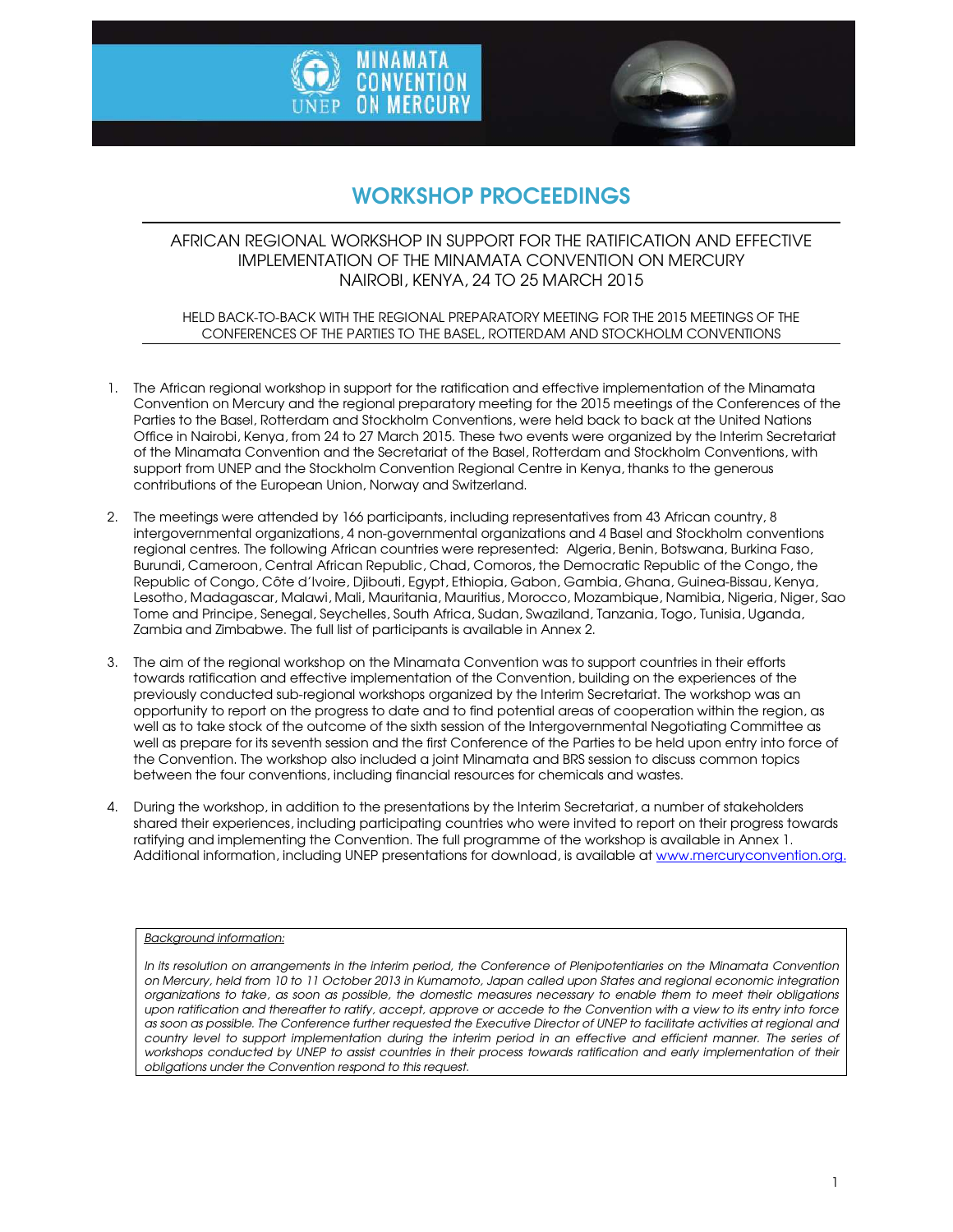



# ANNEX 1 – WORKSHOP PROGRAMME

### AFRICAN REGIONAL WORKSHOP IN SUPPORT FOR THE RATIFICATION AND EFFECTIVE IMPLEMENTATION OF THE MINAMATA CONVENTION ON MERCURY NAIROBI, KENYA, 24 TO 25 MARCH 2015

| <b>TUESDAY 24 MARCH 2015</b>                                                                                                   |                                                                                                                                                                                                                                                                            |  |
|--------------------------------------------------------------------------------------------------------------------------------|----------------------------------------------------------------------------------------------------------------------------------------------------------------------------------------------------------------------------------------------------------------------------|--|
| $8:00 - 9:00$                                                                                                                  | Registration                                                                                                                                                                                                                                                               |  |
| Item 1. Joint opening of the Minamata regional workshop and the Basel, Rotterdam and Stockholm<br>regional preparatory meeting |                                                                                                                                                                                                                                                                            |  |
| $9:00 - 9:30$                                                                                                                  | ⋗<br>Opening and welcome                                                                                                                                                                                                                                                   |  |
| $9:30 - 10:30$                                                                                                                 | Minamata workshop objectives and organization of work<br>⋗<br>Outcome of previous sub-regional workshops for the Minamata Convention<br>⋗                                                                                                                                  |  |
| Item 2. Outcome of INC6, preparations for INC7 and other steps towards COP1                                                    |                                                                                                                                                                                                                                                                            |  |
| $10:30 - 12:00$                                                                                                                | Main outcomes of INC6<br>⋗<br>Update on the work of the group of technical experts to develop the guidance<br>⋗<br>called for in Article 8 (Emissions)<br>Preparations for INC7 and other steps towards COP1<br>⋗<br>Other relevant intersessional work and decisions<br>⋗ |  |
| $12:00 - 14:00$                                                                                                                | Lunch break                                                                                                                                                                                                                                                                |  |
| Item 3. Moving towards effective implementation of the Minamata Convention                                                     |                                                                                                                                                                                                                                                                            |  |
| $14:00 - 16:00$                                                                                                                | ⋗<br>Cooperation and measures taken at the national level to prepare for<br>implementation                                                                                                                                                                                 |  |
| $16:00 - 17:00$                                                                                                                | Enabling activities supported by the GEF: progress to date and early lessons drawn<br>⋗<br>from Minamata Initial Assessments and National Action Plans on Artisanal and Small<br><b>Scale Gold Mining</b>                                                                  |  |
| $17:00 - 18:00$                                                                                                                | Highlights of the Convention:<br>⋗<br><b>Operational articles</b><br>$\circ$<br><b>Support to Parties</b><br>$\circ$<br>Information and awareness raising<br>$\circ$<br>Administrative matters<br>$\Omega$                                                                 |  |
| 18:15                                                                                                                          | Reception hosted by the Government of Switzerland                                                                                                                                                                                                                          |  |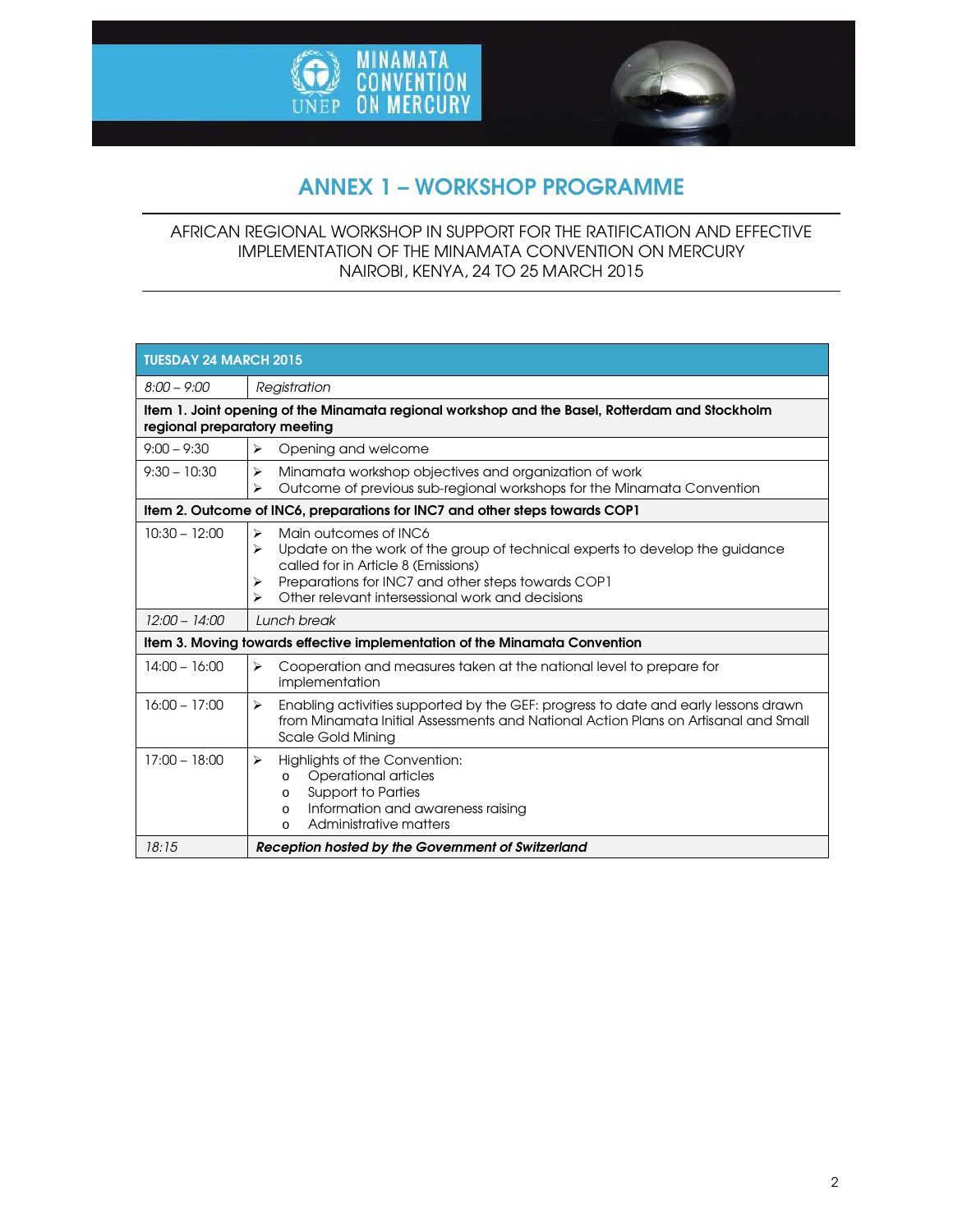



| <b>WEDNESDAY 25 MARCH 2015</b>                                                                              |                                                                                                                                                                                                                                                                                                                                                                                                                                                                                                                         |
|-------------------------------------------------------------------------------------------------------------|-------------------------------------------------------------------------------------------------------------------------------------------------------------------------------------------------------------------------------------------------------------------------------------------------------------------------------------------------------------------------------------------------------------------------------------------------------------------------------------------------------------------------|
| Item 3. Moving towards effective implementation of the Minamata Convention - continued                      |                                                                                                                                                                                                                                                                                                                                                                                                                                                                                                                         |
| $9:00 - 10:45$                                                                                              | Cooperation at the regional level:<br>➤<br>Areas of cooperation identified at sub-regional workshops for the Minamata<br>$\Omega$<br>Convention<br>Ongoing cooperation activities<br>$\Omega$<br>Future opportunities for cooperation in the region<br>$\Omega$                                                                                                                                                                                                                                                         |
| Item 4. The road towards entry into force                                                                   |                                                                                                                                                                                                                                                                                                                                                                                                                                                                                                                         |
| $10:45 - 12:00$                                                                                             | Deposit of the instrument of ratification, acceptance, approval or accession:<br>⋗<br>practical steps and accompanying notifications<br>Progress in the region and experiences from countries<br>⋗                                                                                                                                                                                                                                                                                                                      |
| $12:00 - 14:00$                                                                                             | Lunch break                                                                                                                                                                                                                                                                                                                                                                                                                                                                                                             |
| Item 5. Contribution from the region to the ad hoc working group of experts on financing                    |                                                                                                                                                                                                                                                                                                                                                                                                                                                                                                                         |
| $14:00 - 15:30$                                                                                             | Mandate of the ad hoc working group of experts on financing<br>⋗<br>Views from the region on the work of the ad hoc working group of experts on<br>⋗<br>financing                                                                                                                                                                                                                                                                                                                                                       |
| Item 6. Joint session between the Minamata Convention and the Basel, Rotterdam and Stockholm<br>conventions |                                                                                                                                                                                                                                                                                                                                                                                                                                                                                                                         |
| $15:30 - 17:00$                                                                                             | Facilitating financial resources for chemicals and wastes (Integrated Approach,<br>$\blacktriangleright$<br>Special Programme, GEF)<br>International cooperation and coordination (Minamata Convention, Basel,<br>⋗<br>Rotterdam and Stockholm conventions, SAICM, sustainable development goals)<br>Waste issues of common concern<br>⋗<br>Experience at the national and regional level in cooperation and coordination<br>⋗<br>towards implementation of the Basel, Rotterdam, Stockholm and Minamata<br>Conventions |
| Item 7. Closure of the Minamata regional workshop                                                           |                                                                                                                                                                                                                                                                                                                                                                                                                                                                                                                         |
| $17:00 - 17:15$                                                                                             | Final remarks and closure<br>$\blacktriangleright$                                                                                                                                                                                                                                                                                                                                                                                                                                                                      |

#### *--------------------------------------------------------------*

*The regional workshop to support the ratification and effective implementation of the Minamata Convention on Mercury was followed by the regional preparatory meeting for the 2015 meetings of the Conferences of the Parties to the Basel, Rotterdam and Stockholm Conventions, held on Thursday 26 and Friday 27 March 2015. For further information on this meeting, please visit* 

*http://synergies.pops.int/2015COPs/RegionalPreparatoryMeetings/Africa,1920March2015/tabid/4329/langua ge/en-US/Default.aspx*

--------------------------------------------------------------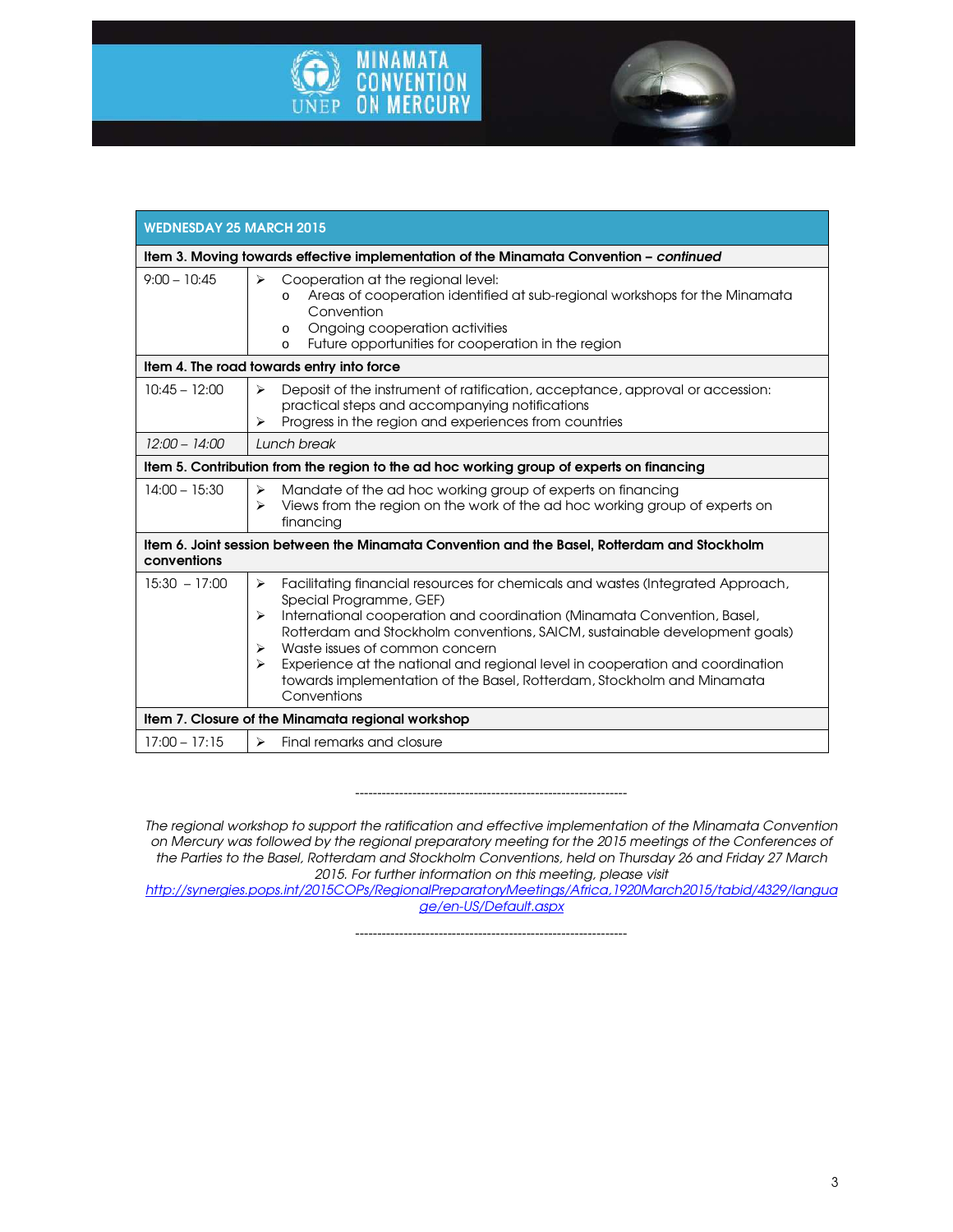



# ANNEX 2 – LIST OF PARTICIPANTS

REGIONAL WORKSHOP IN SUPPORT FOR THE RATIFICATION AND EFFECTIVE IMPLEMENTATION OF THE MINAMATA CONVENTION ON MERCURY AND REGIONAL PREPARATORY MEETING FOR THE 2015 MEETINGS OF THE CONFERENCES OF THE PARTIES TO THE BASEL, ROTTERDAM AND STOCKHOLM CONVENTIONS FOR THE AFRICAN REGION NAIROBI, KENYA, 24 TO 27 MARCH 2015

## **GOVERNMENTS**

#### Algeria

Mr. Mohamed Meflah Conseiller des Affaires Etrangères Direction de l'Environnement et du Développement Durable Ministère des Affaires Etrangères 6, Plateau des Annessers-kouba 1600 Alger Algeria Tel: +213775085157 Email: m\_meflah@hotmail.com

#### Benin

Mr. Bienvenu A. Houngbedji Directeur Adjoint des Affaires Juridiques Direction des Affaires Juridiques Ministère des Affaires Etrangères, de l'Intégration Africaine, de la Francophonie et des Béninois de l'Extérieur 01 BP 318 Maeiafbe 229 Cotonou Benin Tel: +229 96567159 Email: benseigneur@yahoo.fr

Mr. Euloge Lima Assistant du Point Focal de la Convention de Stockholm Direction Générale de l'Environnement Ministère en charge de l'Environnement 01 BP3621 Cotonou Benin Tel: +229 95 93 7700 Email limeloge@gmail.com

Ms. Pulchérie Marianne Sessito Donoumassou Simeon Chef de Cellule Juridique Ministère de l'Environnement et de l'Habitat et de l'Urbanisme 01 BP 3621 Cotonou Benin Tel: +229 9773 4946 Fax: +229 2131 5109 Email: simeonp69@yahoo.fr

#### Botswana

Ms. Moabi Donald Mmolawa Chief Environment Engineer Department of Waste Management and Pollution Control Ministry of Environment, Wildlife and Tourism Plot 20576, Magochanyama BP 132 Gaborone Botswana Tel: +2673934479 Email: mdmmolawa@gov.bw

Ms. Julia Neo Mmualefe Principal Chemist Department of Waste Management and Pollution Control Ministry of Environment, Wildlife and Tourism Plot 20576, Magochanyama BP 132 Gaborone Botswana Tel: +2673934479 Email: jnmmualefe@gov.bw

#### Burkina Faso

Ms. Watta Ouedraogo Koulibaly Directrice de l'Assainissement et de la Prévention des Risques Environnementaux Ministère de l'Environnement et des Ressources **Halieutiaues** 565 Rue Joseph Ki Zerbo 7044 Ouagadougou 03 Burkina Faso Tel: +226 70 26 64 78 Fax: +226 50 30 77 51 Email: ouedwata@yahoo.fr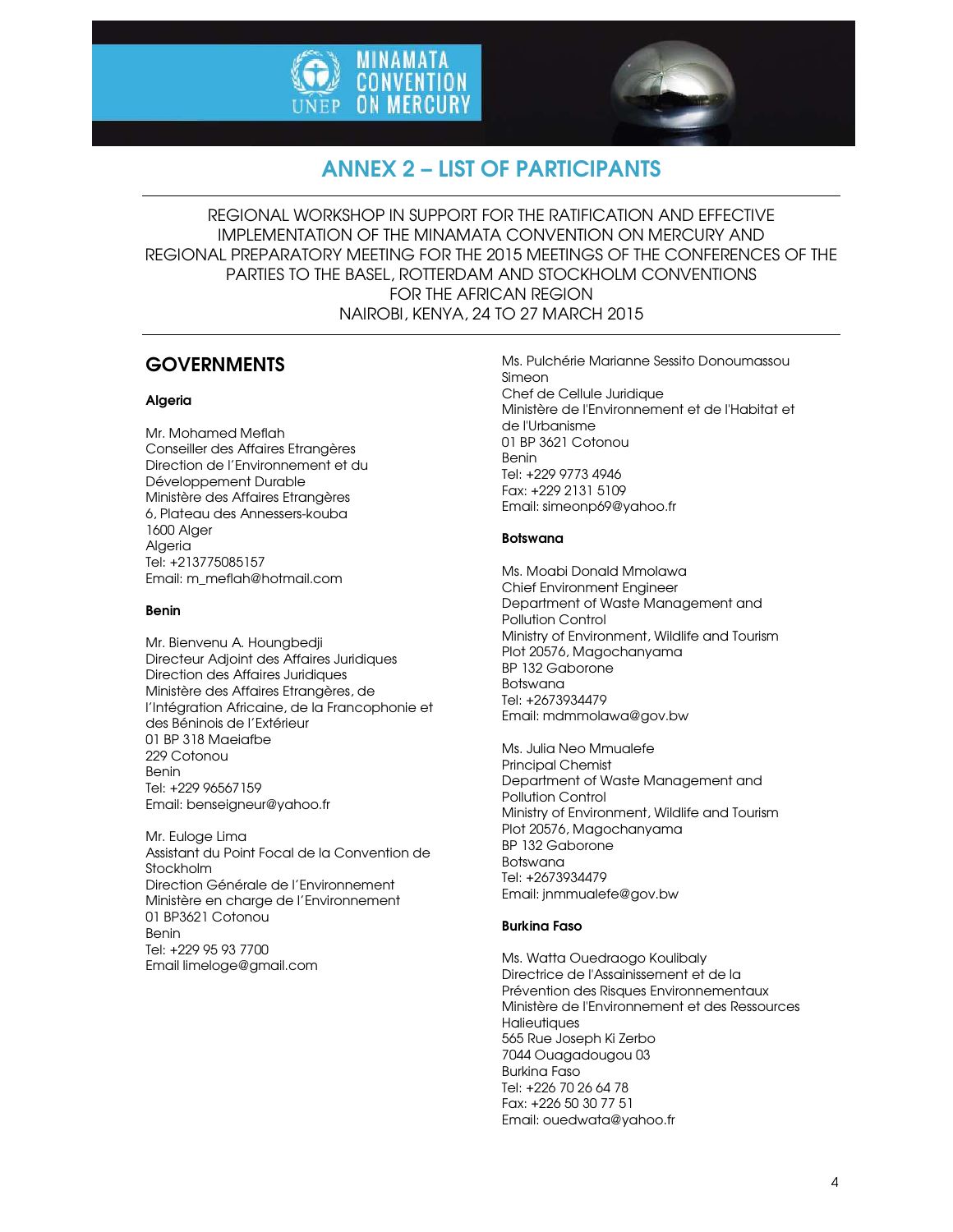



Mr. Abou Traore Environnementaliste Direction Générale de la Préservation de l'Environnement et du Développement Durable (DGPEDD) Ministère de l'Environnement et des Ressources Halieutiques (MERH) Avenue du Pr. Joseph Ki-Zerbo 03 03BP7044 Ouagadougou Burkina Faso Tel +226 70 93 77 52 Email: aboutraoh@yahoo.fr

#### Burundi

Mr. Constantin Nayisi **Conseiller** Direction Générale des Ressources en Eau et Assainissement Ministère de l'Eau, de l'Environnement, de l'Aménagement du Territoire et de l'Urbanisme Avenue de la Cathédrale B.P. 631 Bujumbura Burundi Tel: +25777814230 Fax: +25722228902 Email: nayisi2000@yahoo.fr

Mr. Alphonse Polisi Directeur et Point focal Convention de **Stockholm** Environnement et Changement Climatique Office Burundais pour la Protection de l'Environnement (OBPE) 56, Avenue de la Triomphe **Giteaa** Burundi Tel: +257 22 40 30 30 Fax: +257 224 03032 Email: alphonsepolisi4@gmail.com

Mr. Yves Uwarugira **Conseiller** Département de l'Environnement et du Changement Climatique Ministère de l'Environnement, de l'Aménagement du Territoire et de l'Urbanisme Avenue de la Cathédrale BP 631 Burundi Tel: + 25776776444 Email: uwarugirayves@gmail.com

#### Cameroon

Mr. Joswa Aoudou Chef de Brigade des Inspections Environnementales Direction des Normes et du Contrôle Ministère de l'Environnement et de la Protection de la Nature et du Développement Durable B.P. 320 Yaoundé Cameroon Tel: +237 77 263 049 Fax: +237 22 221 106 Email: aoudoujoswa@yahoo.fr

Mr. Peter Ayuk Enoh **Director** Department of Standards and Control Ministry of Environment and Nature Protection B.P. 320 Yaoundé Cameroon Tel: +237 98 137 934 Fax: +237 22 221 106 Email: enohpeter@yahoo.fr

Mr. Albun William Lemnyuy Point Focal de la Convention de Rotterdam Sous-Directeur de la Gestion des Déchets, des Produits Chimiques Toxiques et Dangereux Yaoundé Cameroon Tel: +237 69 95 362 378 Email:lemnyuy@yahoo.com

#### Central African Republic

Mr. Paul Babidou Zarabingui Point Focal des conventions de Bâle et de Bamako Direction Générale de l'Ecologie et de la Prévention des Risques Ministère de l'Environnement, de l'Ecologie et du Développement Durable Rue Ambassadeur R. Guerillot BP 686 Bangui Central African Republic Tel: +23672720583 Email: zarabinguibabidou@gmail.com

Ms. Victorine Gaza Point Focal SAICM et Mercure Ministère de l'Environnement, de l'Ecologie et du Développement Durable Bangui Central African Republic Tel: +23675506949 Email victorinegaza@yahoo.fr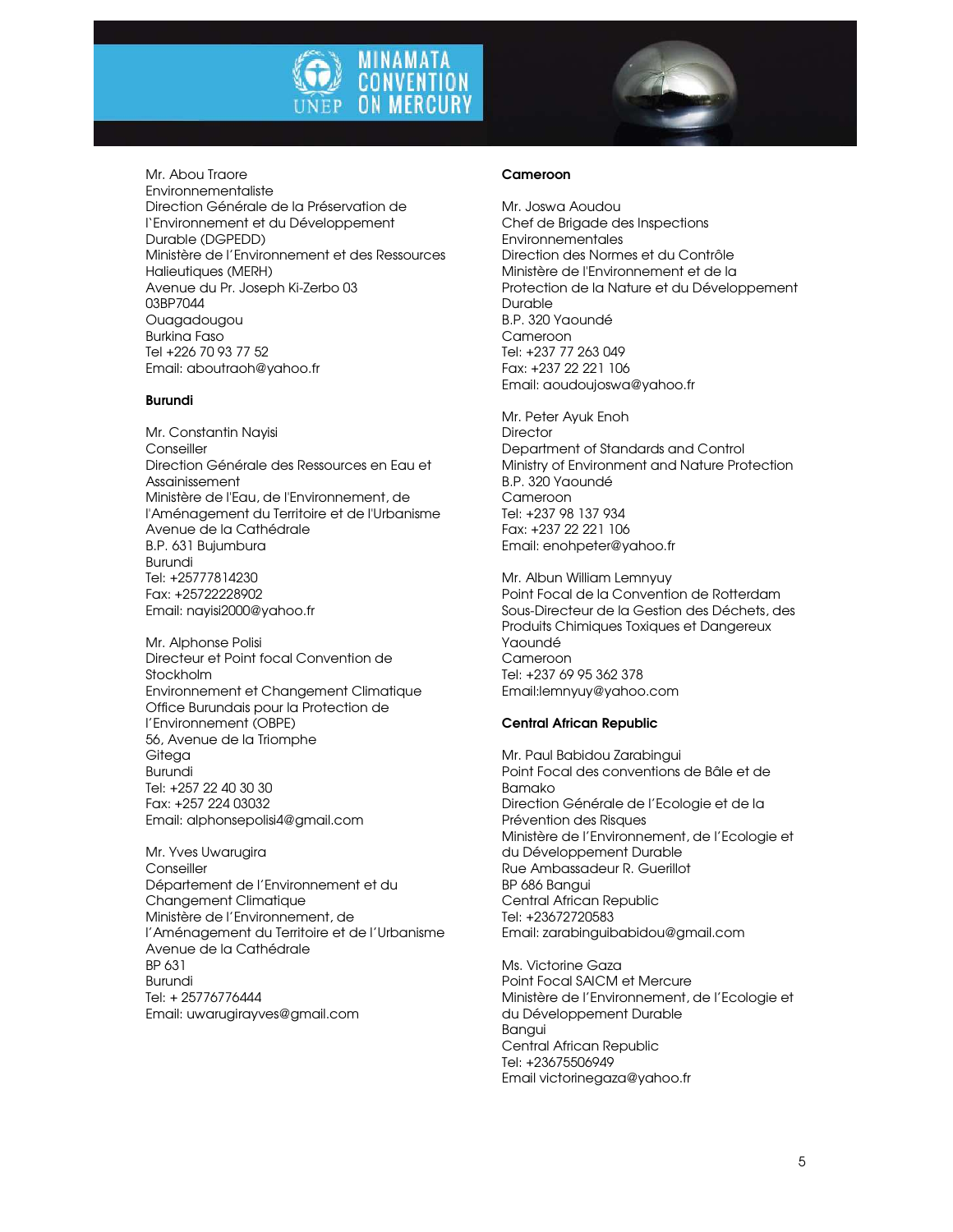



Mr. Junior Hubert Sokpomou Da-Sylva Point de contact officiel de la Convention de Stockholm Direction Générale de l'Environnement Ministère de l'Environnement, de l'Ecologie et du Développement Durable Rue Ambassadeur R. Guerillot BP 830 Bangui Central African Republic Tel: +23675037251 Email: sokpomoujunior@gmail.com

#### Chad

Mr. Abdallah Younous Adoum Ministère de l'Agriculture et de l'Environnement BP 447 N'Djamena Chad Tel: + 235 63 64 83 00; +235 99 43 19 81 Email: abou\_idjab08@live.fr

Mr. Abderaman Mahamat Abderaman Point focal substances chimiques Ministère de l'Agriculture et de l'Environnement BP 447 N'Djamena Chad Tel: +235 66294960; +235 999 234 99 E-mail: abder\_mht@yahoo.fr

Mr. Moussa Abderaman Abdoulaye **Directeur** Direction de la protection des végétaux et du conditionnement Ministère de l'Agriculture et de l'Environnement BP 1551 N'Djamena **Chad** Tel: +235 66 325 252 Email: charafa2009@gmail.com

#### Comoros

Mr. Said Ali Thaoubane Doyen/Point focal SAICM et Mercure Faculté des Sciences et Techniques Université des Comores Rue de la Corniche BP 6251 Moroni Tel: +269 3313069 Email: sathaoubane@yahoo.fr

Mr. Youssouf Mbechezi Youssouf Elamine Directeur Général Adjoint de l'Environnement et Point focal Bâle Direction Générale de l'Environnement et des Forêts Ministère de la Production, de l'Environnement, de l'Energie et de l'Industrie Mde Ex CEFADR BP 41 Moroni Comoros Tel: +2693219486 Email youssouf\_elamine@yahoo.fr

Mr. Said Youssouf Mohamed Secrétaire Général et Point Focal National GEF Ministère de la Production, de l'Environnement, de l'Energie et de l'Industrie Mde Ex CEFADR BP 41 Moroni Comoros Tel: +2693419628 Email: naydyoussouf@hotmail.fr

#### Congo, Democratic Republic of

Mr. Jean Claude Emene Elenga Directeur Exécutif du GEEC / Point Focal POPs et SAICM Ministère de l'Environnement et du Développement Durable Kinshasa Congo, Democratic Republic of Tel: +243 998 121 166 Email: jcemene@yahoo.fr

Mr. Thomas Ntumba Kasonga Chef de Division et Point focal de la convention de Bâle Ministère de l'Environnement et du Développement Durable Kinshasa Congo, Democratic Republic of Tel: +243 998 128 314 Email: thomas\_ntumba@yahoo.fr

Mr. Israel Tshimanga Mukoma Conseiller chargé de l'Assainissement Ministère de l'Environnement et du Développement Durable Kinshasa Congo, Democratic Republic of Tel: +243 818 514 647 Email: tshimanga@gmail.com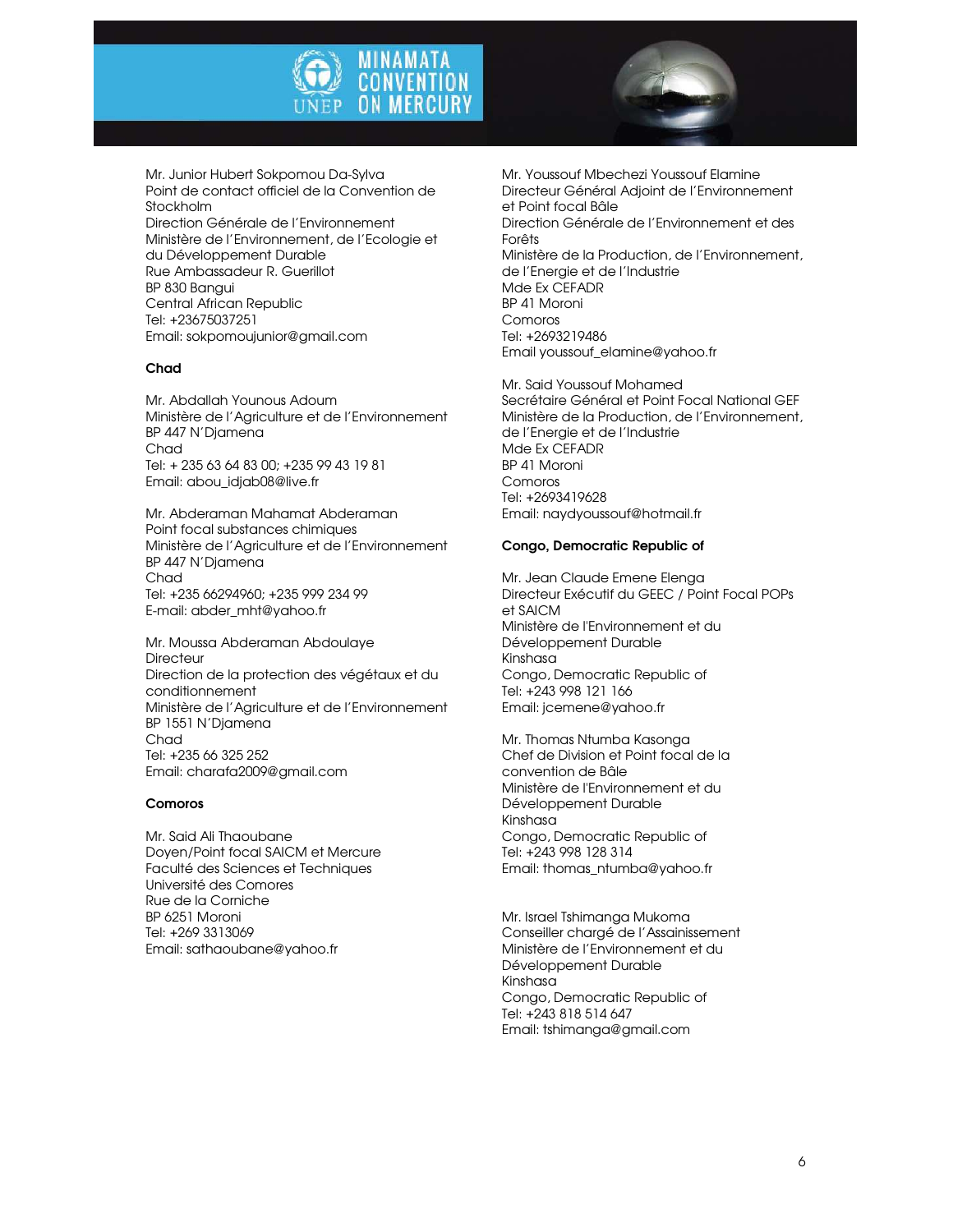

#### Congo, Republic of

Ms. Geneviève Bazoma Dongui Point Focal de SAICM Direction Générale de l'Environnement Ministère du Tourisme et de l'Environnement BP 958 Brazzaville Congo, Republic of Tel: +242065407536 Email: bazogene@yahoo.fr; genedongui@gmail.com

Ms. Christiane Estelle Ickonga Point Focal de la Convention de Stockholm sur les POPs Direction Générale de l'Environnement Ministère du Tourisme et de l'Environnement 1, Rue ENTAR PSP Nkombo BP 958 Brazzaville Congo, Republic of Tel: 00242068534285 Email: christia.pfsc@gmail.com

Mr. Roger Mpan Point Focal de la Convention de Bâle Direction Générale de l'Environnement 52, Rue Mayoko Talangai BP 958 Brazaville Congo, Republic of Tel: +242055741074 Email: roger\_mpan@hotmail.fr

#### Cote d'Ivoire

Mr. Ahou Florent Botto Point Focal de la Convention de Bâle Direction Générale de l'Environnement Ministère de l'Environnement, de la Salubrité Urbaine et du Développement Durable B.P. 650 Abidjan Côte d'Ivoire Tel: +225 20 210 623 / 07 24 08 41 Email: florentbotto@yahoo.fr

Mr. Kouame Georges Kouadio Directeur General de l'Environnement Ministère de l'Environnement, de la Salubrité Urbaine et du Développement durable 20B.P. 650 Abidjan Cote d'Ivoire Email: adrohpango@gmail.com

Ms. Amenan Vi Nee Kouadio Autorité Nationale désignée de la Convention de Rotterdam Programme National de Gestion des Produits **Chimiques** Ministère de l'Environnement, de la Salubrité Urbaine et du Développement Durable 20 B.P. 650 Abidjan Côte d'Ivoire Tel: +225 348 80000 Email: vijosee@yahoo.fr

#### Djibout

Mr. Idriss Ismael Nour Deputy Director Department of Environment Ministry of Environment **Diibouti** Tel: +253 21351020 Fax: +253 2135 4837 Email: distri\_play@yahoo.fr

Mr. Houssein Rirach Robleh Director of Environment and land use Department of Environment Ministry of Environment Djibouti Tel: +253 21351020 Fax: +253 2135 4837 Email: housseinrirach@yahoo.fr

#### Egypt

Mr. Heba El-Tahan Deputy Permanent Representative-Second **Secretary** Egyptian Mission to UNEP Tel: +254706231960 Email: Heba.eltahan@mfa.gov.eg

Mr Mohamed El-Zarka Focal Point of Basel Convention Waste Sector Ministry of Environment 30, Misr elwan El-Zyrae rd, Maadi 11728 Cairo Egypt Tel: +201223267915 Email: m\_elzarka@hotmail.com

Mr. Mohamed Khalifa Amin Director of Hazardous Substance Management Waste sector Ministry of Environment 30, Misr elwan El-Zyrae rd, Maadi 11728 Cairo Egypt Tel: +2011 20676767 Email: khalifa10721@yahoo.co.uk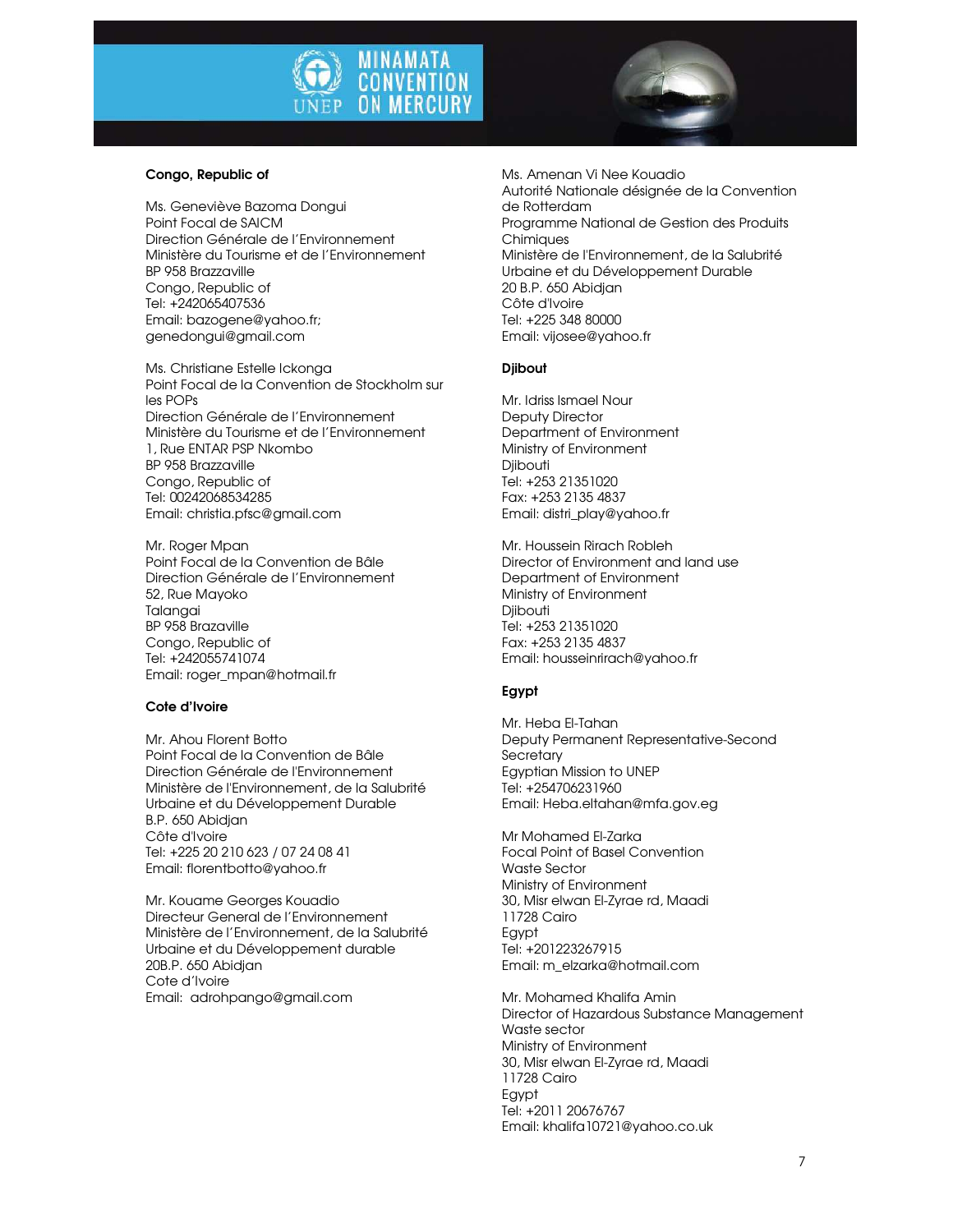



Ms. Elham Refaat Stockholm Convention Official Contact Point /Focal Point General Director of Environmental Development Department Environmental Management Sector Ministry of Environment 30, Misr elwan El-Zyrae rd, Maadi 11728 Cairo **Eavpt** Tel: +201 223 26 79 15 Mobile: +201 10091 830 10 Email: emorefaat@yahoo.com

#### Ethiopia

Ms. Roman Kassahun Aberra **Director** Project Monitoring Evaluation and Licensing **Directorate** Ministry of Environment and Forest Bole road, Korkos Sub-city P.O Box 12760 Addis Ababa Ethiopia Tel: +251 911 79 4117 Email: romankassahun@yahoo.com

Mr. Mehari Wondimagegn Taye **Director** Compliance Monitoring and Control **Directorate** Ministry of Environment and Forest Bole road, Korkos Sub-city P.O Box 12760 Addis Ababa Ethiopia Tel: +251 911689132 Email: mehari95@yahoo.com

Mr. Binyam Yakob Gebreyes Enviromental Law Expert Law and Standard Directorate Ministry of Environment and Forest Bole Road, Bahir Tower P.O. Box 12760 Addis Ababa Ethiopia Tel: +251 911 87 6117 Email: binyam.y.gebreyes@gmail.com

#### Gabon

Mr. Hubert Binga Directeur Général Adjoint Ministère de la Forêt, de l'Environnement et de la Protection des Ressources Naturelles Centre National Anti-Pollution 3241 Libreville Gabon Tel: +24107900608 Email: hubert\_bingaombana@live.fr

Mr. Placide Mbeng Nguema Chargé d Etudes Ministère de la Forêt, de l'Environnement et de la Protection des Ressources Naturelles Centre National Antipollution STFO, Concession des Eaux et Forêts 3241 Libreville Gabon Tel: +24107896239 Email: placidembeng@yahoo.fr

Mr. Serge Molly Allo'o Allo'o Directeur Technique Ministère de la Forêt, de l'Environnement et de la Protection des Ressources Naturelles Centre National Antipollution STFO, Concession des Eaux et Forêts 3241 Libreville Gabon Tel: +24107708528 Email: sergemolly05@yahoo.fr; sergemolly14@gmail.com

Mr. Jean de Dieu N'Zatsi Koumba Chef de Service Ministère de la Forêt, de l'Environnement et de la Protection des Ressources Centre National Antipollution STFO, Concession des Eaux et Forêts 3241Libreville Gabon Tel: +24106191741 Email: nzatsi\_koumba@yahoo.fr

#### Gambia

Mr. Assan MS Dukureh Programme Officer Environment Impact Assessment Technical Service Network Environment House, Jimpex road Kanifing P.O. Box 48 Banjul Gambia Tel: +220 43 99 422; +220 92 44 222 Email: nea@gamnet.com; duksaia@gmail.com

#### Ghana

Mr. Sam Adu-Kumi Acting Director Chemicals Control and Management Centre Environmental Protection Agency Starlet 1991 street P.O. Box MB 326 Ministries Accra Ghana Tel: +233 244635213; +233 302 66 46 97 Email: sam.adu-kumi@epa.gov.gh; adukumisam@yahoo.com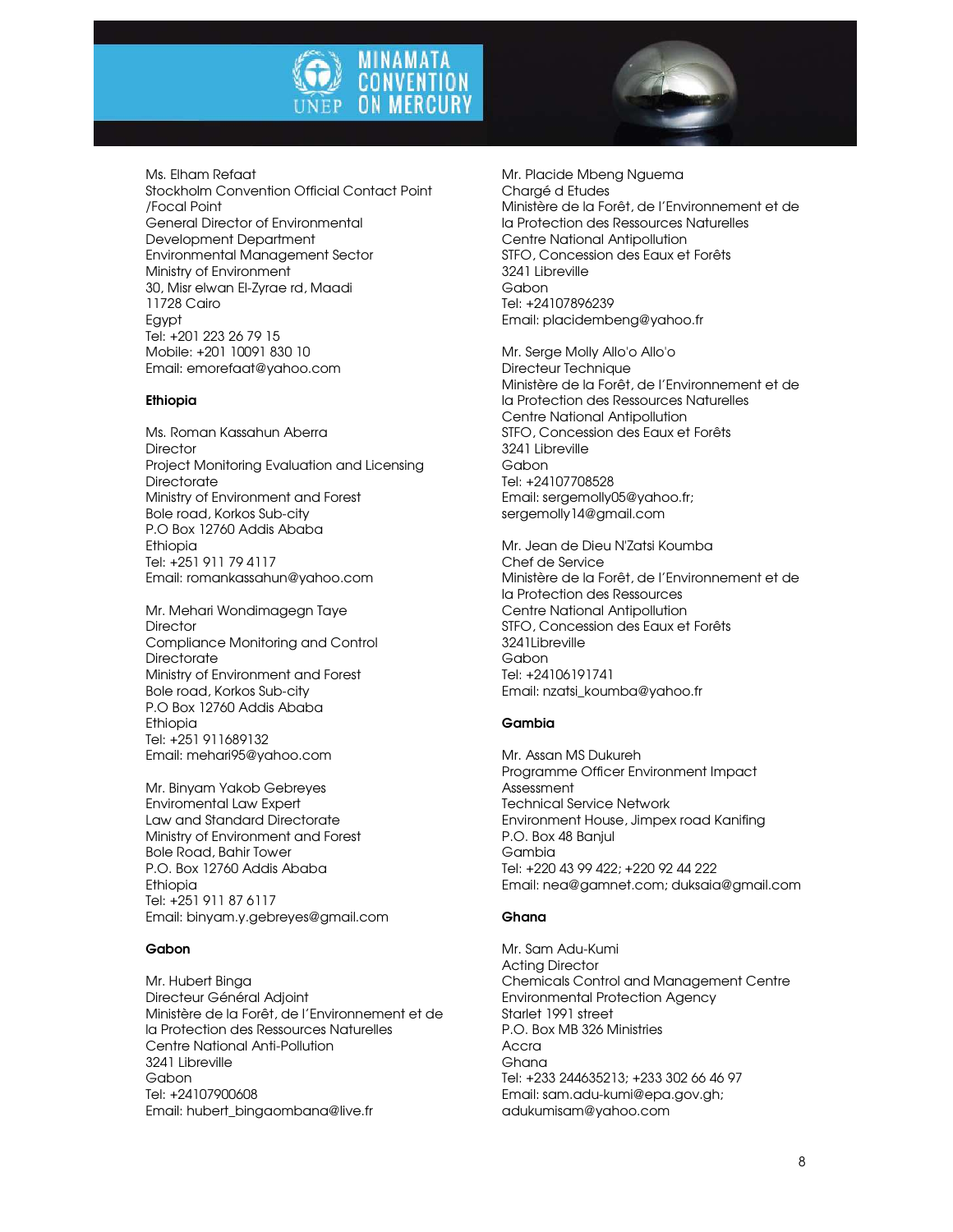



Mr. Ebenezer Appah-Sampong Deputy Executive Director **Technical** Environmental Protection Agency Starlet 1991 street P.O. Box M326 Ministries Accra Ghana Tel: +233 501301746 Email: ebenezer.appah-sampong@epa.gov.gh

Ms. Freda Atsem Assistant Director Environment Directorate Ministry of Environment, Science & Technology P.O. Box M232 Ministries Accra Ghana Tel: +233 243173737 Email: fredatsem@yahoo.com

#### Guinea-Bissau

Mr. Seco Cassama Directeur Général de l'Environnement Direction Générale de l'Environnement Secrétariat d'Etat à l'Environnement Avenue Combatentes de Liberdade de Patria/Palacio do Goveno B.P. 399 Bissau Guinea-Bissau Tel: +2455908287 Email: secobacassama@gmail.com; griaycassama@gmail.com

Mr. Pedro Correia Landim Point Focal de la Convention de Rotterdam Service de la Protection des Végétaux Ministère de l'Agriculture B.P. 844 Bissau Guinea-Bissau Tel: +2456646830 ; 5996830 Email: pedrocorreialandim@yahoo.com.br

Mr. Laurentino Rufino Da Cunha Directeur du Service de l'Environnement Urbain et Point Focal des Conventions de Stockholm et de Bâle Service de l'Environnement et du Tourisme Secrétariat d'Etat de l'Environnement et du Tourisme Avenida Combatentes Da Liberdade Da Patria B.P. 399 Bissau Guinea-Bissau Tel: +2455804393 Email: laurentinorufino@gmail.com; larcunha@hotmail.com

#### Kenya

Mr. Francis Kihumba Chemicals and Waste Expert Multilateral Environmental Agreements Ministry of Environment, Water and Natural Resources P.O. Box 30 126 Nairobi Kenya Tel.: +254722431/10 E-mail: kihumbafn@yahoo.com

Ms. Mercy Kimani Project Assistant Kenya

Ms. Bernina Kisumbi Senior Lecturer - Biomaterials Science Conservatrice & Prosthetic Dentistry University of Nairobi P.O. Box 19676- 00202 Nairobi Kenya Tel.: +254 722 487 096 E-mail: bkisumbi@uonbi.ac.ke

Mr. Wilfred Koech Environmental & Social Specialist Safety Health & Environment Department Kenya Power & Lighting Company P.O Box 30099 Kolobot Road Marinlands Nairobi Kenya Tel.: +254 722 690 119 E-mail: wkoech@kplc.co.ke

Mr. Bosco Lolem Senior Public Health Officer Environmental Health (Pollution Control) Ministry of Health Afya House P.O. Box 30016- 00100 Nairobi Kenya Tel.: +254 020 271 077 ext 45 069 E-mail: lokolile@gmail.com

Mr.Wilber Lwande Stockholm Convention Regional Centre in Kenya, ICIPE P.O. Box 30772- 00100 Nairobi Kenya Tel.: +254 028 632 000 E-mail: wlwande@icipe.org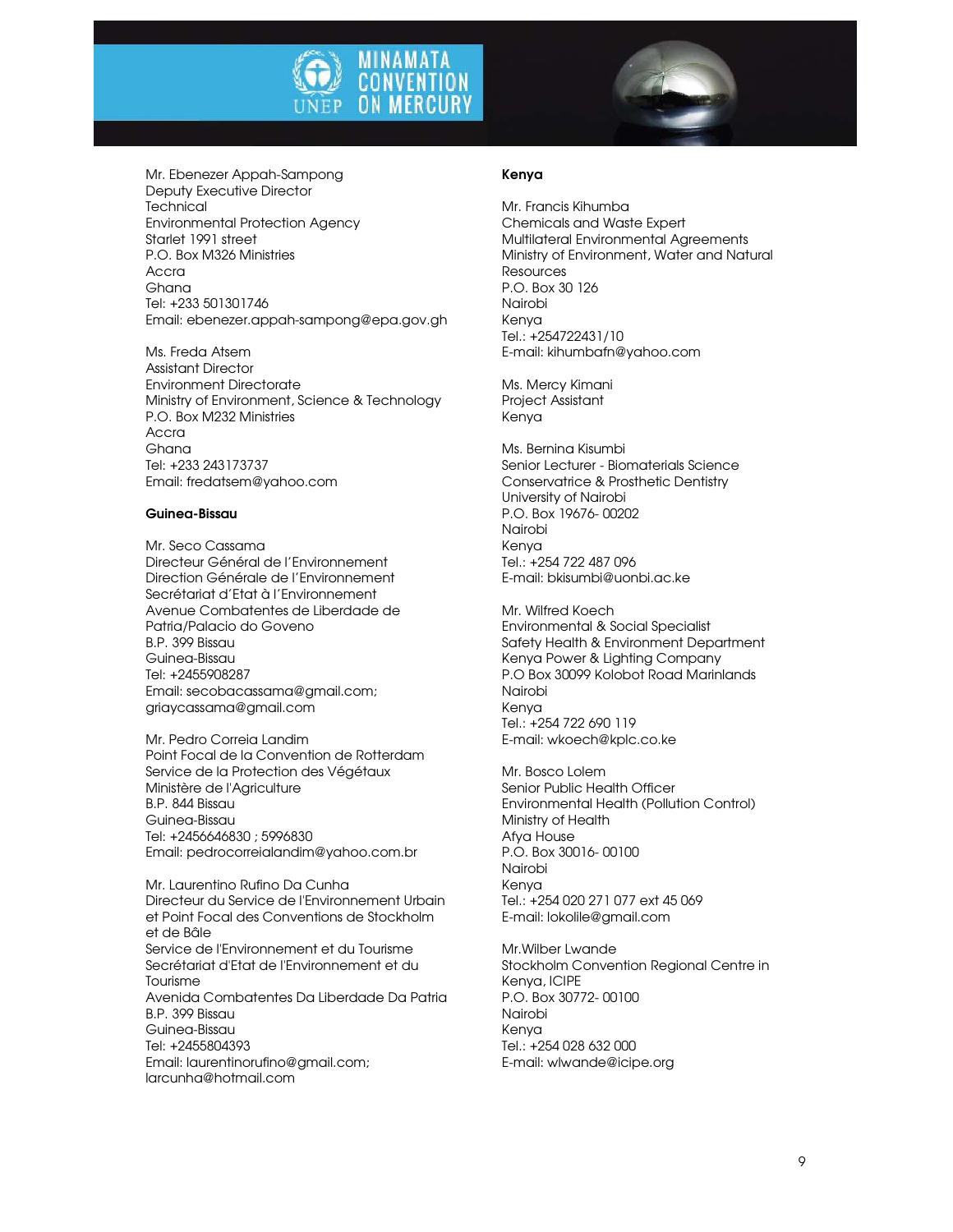



Mr. Cyrus Mageria Assistant Director Multilateral Environmental **Agreements** Ministry of Environment, Water and Natural resources P.O. Box 30 126 Nairobi Kenya Tel.: +2540202730808 E-mail: cyrus.mageria@gmail.com

Mr. Godfrey Makhanu Chief Maintenance Technologist **Maintenance** University of Nairobi P.O. Box 62169- 00202 Nairobi Kenya Tel.: +254 722 832 833

Mr. Makau Matheka Deputy Chief Dental Officer Ministry of Health Nairobi Kenya

Mr. Joshua Muiruni Medical Laboratory Technologist Ministry of Health P.O Box 30016 Nairobi Kenya Tel: 722 969 007

Mr. Richard Mwendandu Director MEAs Multilateral Environmental Agreements P.O. Box 30 126 Nairobi Kenya Tel.: +2542730808/9 E-mail: rj\_mwendandu@yahoo.com

Mr. Patricia Mwere Dental Surgeon Mathari Hospital Nairobi Kenya

Ms. Pauline Ngari Assistant Chief Public Health Officer Environmental Health (OHS) Ministry of Health Afya House P.O. Box 30016- 00100 Nairobi Kenya Tel.: +254 020 271 077 ext 45080 E-mail: pngariq@gmail.com

Mr. Persila Okuna Chemical Department-Standards Kenya Bureau of Standards Popo Road off Mombasa Road P.O. Box 54974 Nairobi Kenya Tel.: +254 714 127 987 E-mail: okunap@kebs.org

Mr. Gamaliel Omondi Assistant Chief Public Health Officer Environmental Health (OHS) Ministry of Health Afya House. P.O. Box 30016- 00100 Nairobi Kenya Tel.: +254 020 271 077 ext 45080 E-mail: ogam.omondi008@gmail.com; ogam.omondi008@gmail.com

Ms. Elizabeth Onyiego Chief Dental Specialist Dental Health Unit Ministry of Health Afya House P.O. Box 30016- 00100 Nairobi Kenya Tel.: +254 722 664 689 E-mail: wanguionyiego19@gmail.com

Mr. Elijah Ruttoh Assistant Director Research Anti-Counterfeit Agency P.O Box 47771- 00100 Nairobi Kenya Tel.: +254 202 280 000 E-mail: eruttoh@aca.go.ke

Mr. Charles Waturu Nderito Director Kalro/HRI P.O. Box 220-00100 Thika Kenya Tel.: +254 722 858 017 E-mail: charles.waturu@kalro.org; charity.gathambini@kalro.org

Ms. Faridah Were Senior Research Scientist Environment Management Kenya Industrial Research & Development Institute Ckirdij P.O. Box 30650 -00100 Nairobi Kenya Tel.: +254 733 551 518 E-mail: faridares@yahoo.com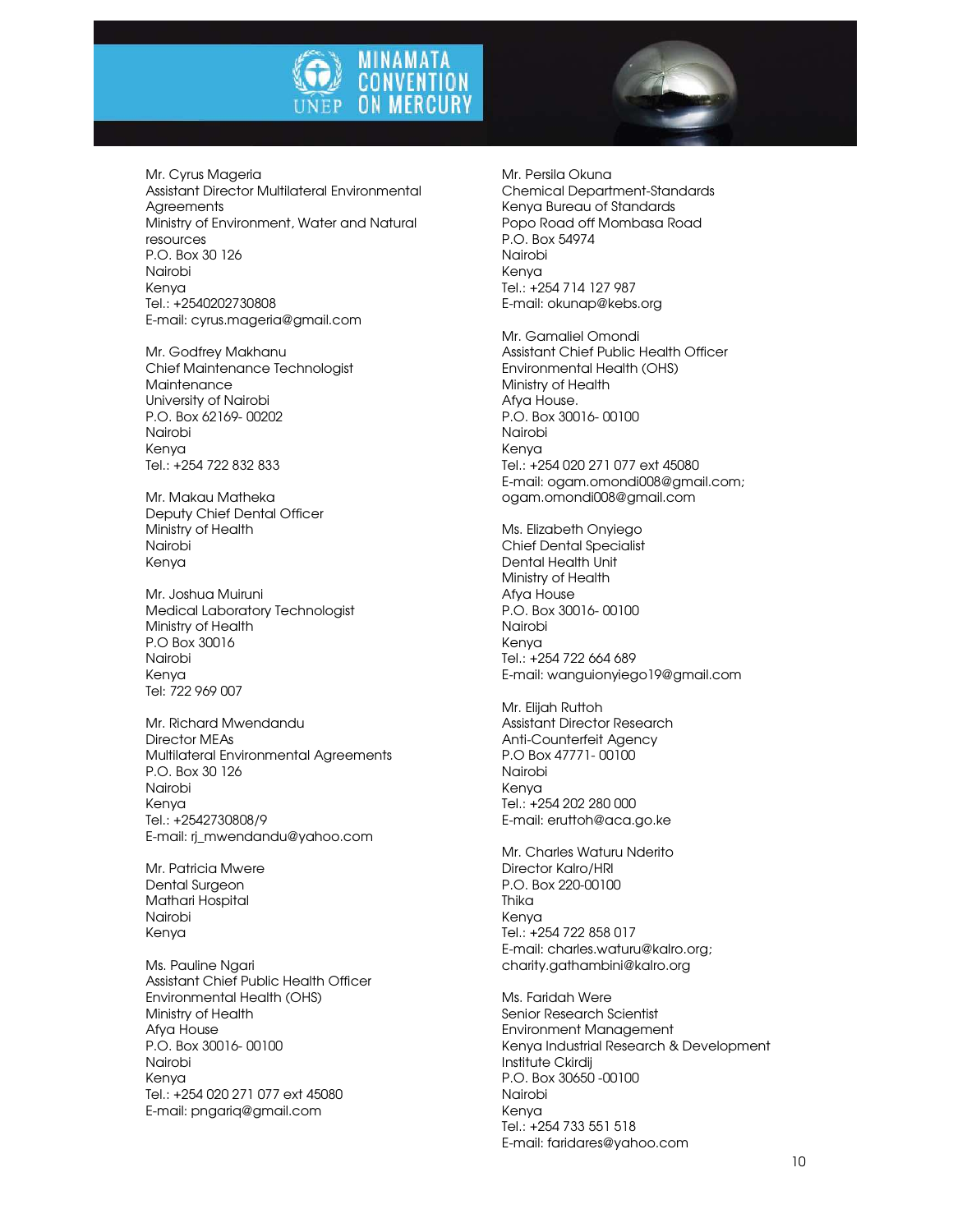



Ms. Lulu Hayanga State Counsel Office of Attorney-General Department of Justice Email: tenshilaw07@gmail.com Tel: +254 722 668 442

Ms. Failh Pesa Ministry of Environment, Water and Environmental Resources

#### Lesotho

Mr. Motsamai Stanley Damane Director for Environment Ministry of Tourism, Environment and Culture 6th Floor Post Office Building King Way Road P.O. Box 10993 100 Maseru Lesotho Tel: +266 22 31 17 67 Email: stanleydamane@hotmail.com

Mr. Thabo Vincent Kobeli Tšasanyane Senior Environment Officer / Basel Convention Focal Point Department of Pollution Control Ministry of Tourism, Environment and Culture 6th Floor Post Office Building Kingsway Road P.O. Box 10959 100 Maseru Lesotho Tel: +266 58 035 830 Email: tsasanyanetk@hotmail.com

Ms. Moleboheng Petlane Environment Officer Department of Environment Ministry of Tourism, Environment and Culture 7th Floor Post Office Building Kings way Road P.O. Box 10993 Maseru 100 Lesotho Tel: +266 22 31 17 67 Email: marleymjp@gmail.com

#### **Madagascar**

Mr. Arsonina Bera Official Contact Point on Rotterdam Convention Directorate General of Environment Ministère chargé de l'Environnement B.P. 571 Antananarivo Madagascar Tel: +261 340 562 036 Email: dgp@mef.gov.mg / beraarsonina@yahoo.com

Mr. Volanirina Rabearisoa Point Focal Assistant POPs Directorate of Environment Ministère chargé de l'Environnement Rue Farafaty Ampandrianomby B.P. 571 Antananarivo Madagascar Tel: +261 34 05 543 56 Email: rabearisoav@yahoo.fr

Ms. Hanitriniaina Liliane Randrianomenjanahary Chef de Service Medico-Social Point Focal de la Convention de Minamata Ministère chargé de l'Environnement Rue Farafaty Ampandrinomby B.P. 571 Antananarivo Madagascar Tel: +261 320 212 393 Email: randrialiliane@gmail.com

#### Malawi

Ms. Kahaki Jere Legislative Counsel Ministry of Justice and Constitutional Affairs Legislative Drafting Lilongwe **Malawi** Tel: + 265 999221128 Email: kahaki.jere@gmail.com

Mr. Suzgo Lungu Chief Legal Officer Treaties and Legal Affairs Ministry of Foreign Affairs Lilongwe Malawi Tel: +265 999953154 Email: suzgo.lungu@gmail.com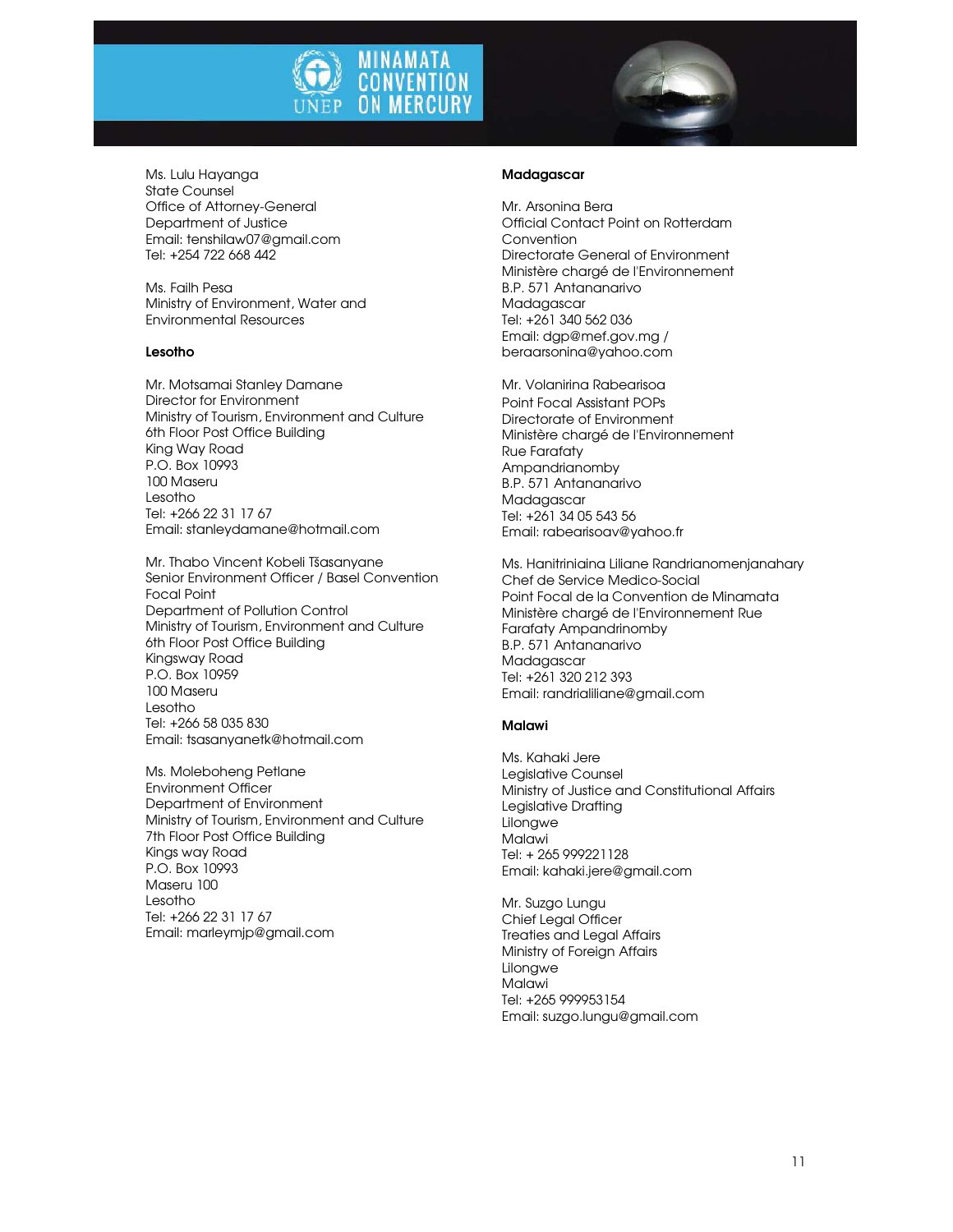



Ms. Caroline Theka Environmental Officer Environmental Affairs Department Ministry of Natural Resources Energy and Mining Lilongwe **Malawi** Tel: +265 995501006 Email: caroltheka@yahoo.com

#### Mali

Mr. Oumar Diaouré Cissé Point Focal SAICM Direction Nationale de l'Assainissement et du Contrôle des Pollution et des Nuisances Ministère de l'Environnement, de l'Assainissement et du Développement Durable Bamako Mali Tel: +223 76 47 35 20 Email: oumar.cisse@graduateinstitute.ch

Mr. Balla Sissoko Point Focal et Point de Contact Officiel de la Convention de Stockholm Direction Nationale de l'Assainissement et du Contrôle des Pollutions et des Nuisances Ministère de l'Environnement, de l'Assainissement et du Développement Durable Bamako Mali Tel: +22376479032 Email: balsissoko@yahoo.fr

Mr. Abdoulaye Traore Autorité Nationale désignée à la Convention de Rotterdam Direction Nationale de l'Assainissement et du Contrôle des Pollutions et des Nuisances Ministère de l'Environnement, de l'Assainissement et du Développement Durable Bamako Mali Tel: +22366717290 Email: aotraore@yahoo.fr

#### Mauritania

Mr. Sidi Ould Aloueimine **Directeur** Direction des Pollutions et des Urgences Environnementales Ministère de l'Environnement et Développement Durable Rue 21-185 No. 834 B.P. 170 Nouakchott Mauritania Tel: +22245243145; +222 22230556 Email: aloueimine01@yahoo.fr / environnement@environnement.gov.mr Mr. Mohamed Ould Kneita Chef Service de la Protection des Végétaux Direction de l'Agriculture Ministère de l'Agriculture B.P. 180 Nouakchott Mauritania Tel: +22246056568 Email: kkneyta@yahoo.fr

#### **Mauritius**

Ms. Guriah Kreshny Project Officer Solid Wastes Management Division Ministry of Environment, Sustainable Development, Disaster and Beach **Management** 10th floor, Emmanuel Anquetil Building Port Louis **Mauritius** Tel: +230 201 39 14 Fax: +230 213 06 54 Email: kguriah@govmu.org;kreshny@hotmail.com

Ms. Annouchka Ramcharrun Environment Officer Ministry of Environment, Sustainable Development, Disaster and Beach Management 8th floor, Ken Lee Tower, Saint Georges Street Port Louis Mauritius Tel: +230 203 62 00 Email: anna.ramcharrun@gmail.com; aramcharrun@govmu.org

Ms. Daisy Ratna Tatur Environment Officer Ministry of Environment, Sustainable Development, Disaster and Beach Management 8th floor, Ken Lee Tower, Barracks Street 11302 **Mauritius** Tel: +230 203 6200 Email: daisytatur@gmail.com

#### **Morocco**

Ms. Salima Karrakchou Administrateur Principal Ministère de l'Energie, des Mines, de l'Eau et de l'Environnement chargé de l'environnement 9, Avenue Al Araar Secteur 16, Hay Riad Rabat Maroc Tel: +212 666866192 Email: kasalima225@gmail.com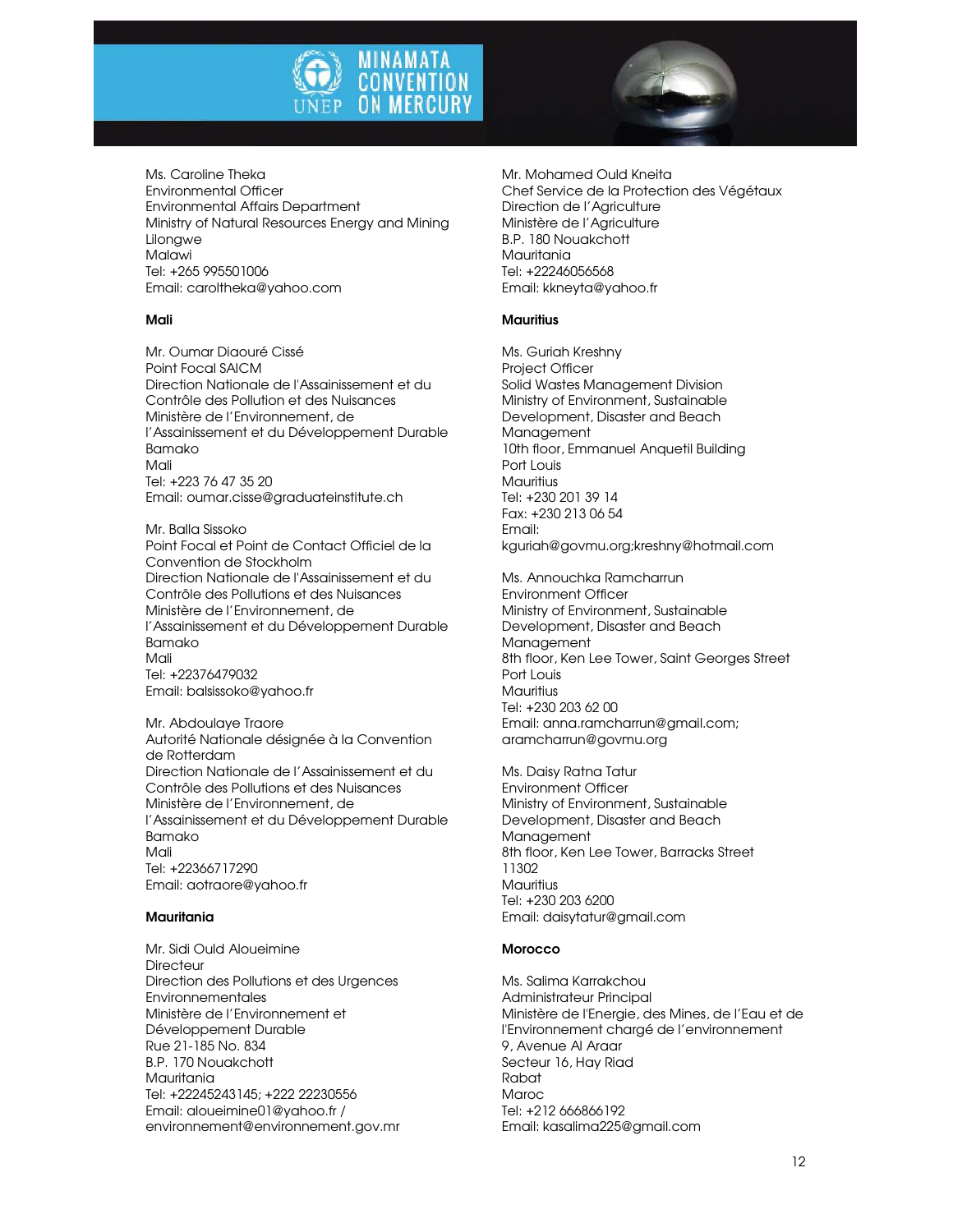



Ms. Hafsa Lakhlifi Administrateur Principal Ministère de l'Energie, des Mines, de l'Eau et de l'Environnement chargé de l'environnement 9, Avenue Al Araar Secteur 16, Hay Riad Rabat Maroc Tel: +212 537576649 Email: lakhlifihafsa.env@gmail.com

Ms. Amal Lemsioui Administrateur Ministère de l'Energie, des Mines, de l'Eau et de l'Environnement chargé de l'environnement 9, Avenue Al Araar Secteur 16, Hay Riad Rabat Maroc Tel: +212 537576665 Email: lemsiouiamal@gmail.com / lemsioui@environnement.gov.ma

#### Mozambique

Mr. Daniel António High Commissioner of the Republic of Mozambique to the Republic of Kenya

Mr. Samson Cuamba Focal Point Convention de Rotterdam National Environmental Control Quality Agency Ministry of Land, Environment and Rural Development Avenida Acordos de Lusaka 2115 P.O. Box 2020 **Maputo** Mozambique Tel: +2588824312096 Fax: +25821466245 Email: samsoncuamba@yahoo.com.br

Ms. Rosalina Naife Focal Point of Basel Convention National Directorate of Environmental Impact Assessment Ministry of Land, Environment and Rural **Development** Avenida Acordos de Lusaka 2115 P.O. Box 2020 **Maputo** Mozambique Tel: +258824497030 Email: rnaife@gmail.com

Ms. Laura Nhantumbo National Focal Point on Minamata Convention on Mercury National Directorate of Environmental Impact Assessment Ministry of Land, Environment and Rural **Development** Avenida Acordos de Lusaka 2115 P.O. Box 2020 Maputo Mozambique Tel: +258824819520/258848655480 Email: lalidan\_76@yahoo.com.br; lauradaniela2014.l@gmail.com

#### Namibia

Ms. Paulina Pashukeni Shilunga Agricultural Scientific Officer Ministry of Agriculture, Water and Forestry Second Floor, Green Building Windhoek Namibia Tel: +264612087111 Email: Shiyelekenip@mawf.gov.na

#### Nigeria

Mr. Hashimu G. Abubarkar Second Secretary Permanent Mission of Nigeria to the United Nations Office Chemin du Petit Saconnex 1209 Geneva Switzerland Tel.: +4179407990 E-mail: hashimusoc@yahoo.com

Mr. Idris Adamu Goji Deputy Director Chemical Management, Pollution Control and Environmental Health Federal Ministry of Environment Plot, 14 Aguiyi Ironsi street Maitama Abuja Nigeria Tel: +2348037044077 Email: iagoji@yahoo.com

Ms. Oluwatoyin Aderonke Ajala Principal Environmental Scientist Chemical Management, Pollution Control and Environmental Health Federal Ministry of Environment Plot, 14 Aguiyi Ironsi street Maitama Abuja Nigeria Tel: +2348055124539 Email: toyluv98@yahoo.com; oluwatoyinaolabanji@gmail.com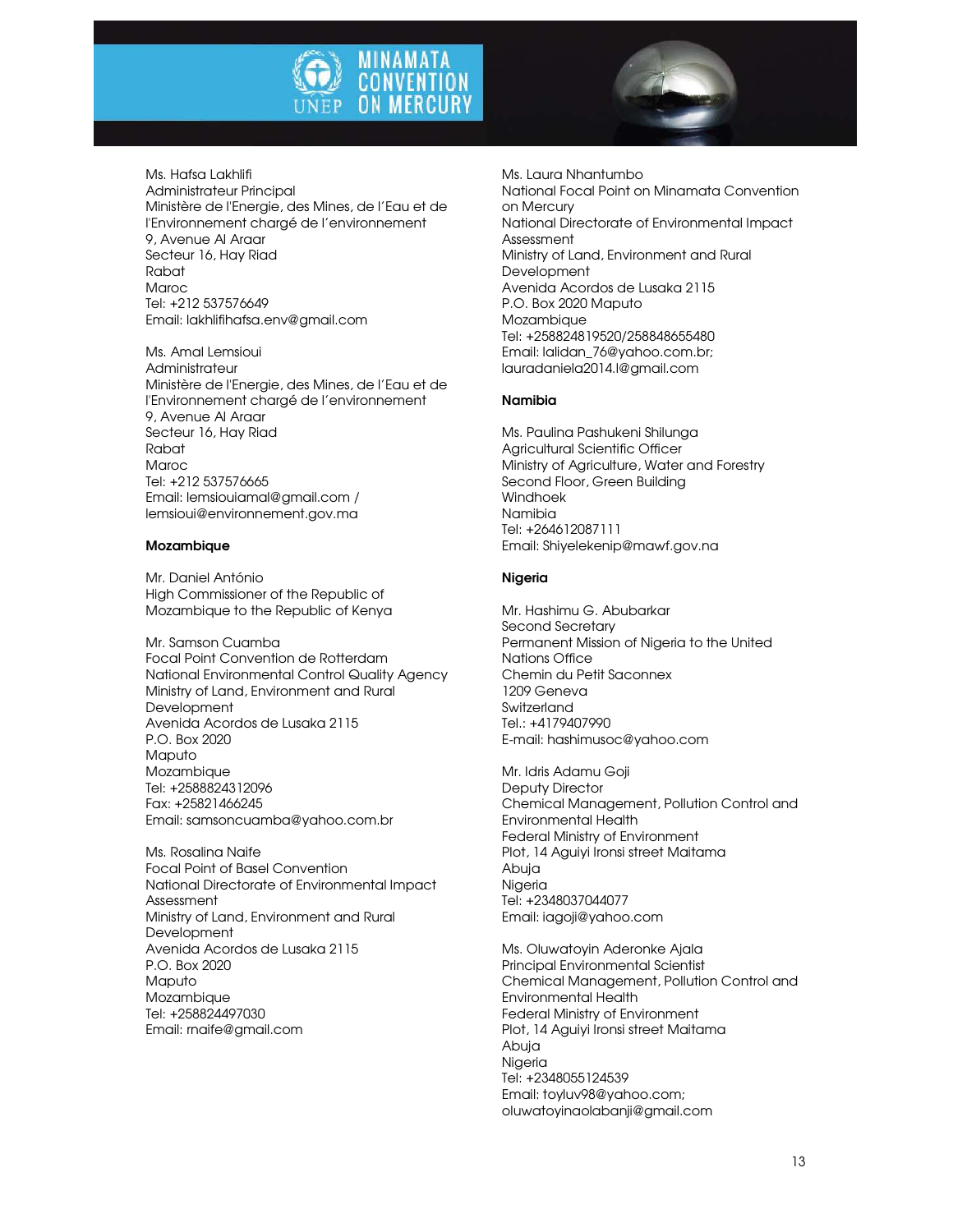



Mr. Abdul-Kazeem Kasimu Bayero **Director** Pollution Control and Environmental Health Federal Ministry of Environment Plot, 14 Aguiyi Ironsi street Maitama Abuja Nigeria Tel: +2348033113755 Email: kasimubayero@yahoo.com

Mr. Anthony Nnamdi Alonwu Senior Counsellor Permanent Mission of Nigeria to the United Nations Office 1209Geneva Switzerland Email: tony.alonwu@yahoo.com

#### Niger

Mr. Sidati Sidi Mohamed Ingénieur Agronome Directeur de la Logistique et des Equipements Phytosanitaires Direction Générale de la Protection des Végétaux Ministère de l'Agriculture B.P. 323 Niamey Niger Tel: +22797513898 Email: sidatisidi@yahoo.fr

Mr. Ali Seydou Moussa Directeur de l'Environnement et de la Prévention des Risques Direction Générale de l'Environnement et du Développement Durable B.P. 578 Niamey Niger Tel: +22796506744 Email: seydouali@yahoo.fr

Mr. Boubacar Moussa Soumey Directeur de l'environnement et de la Prévention des Risques Direction Générale de l'Environnement et du Développement Durable Division des Politiques et des Normes Environnementales B.P. 578 Niamey Niger Tel: +22796908052 Email: bmoussasoumey@yahoo.fr

#### Sao Tome and Principe

Mr. Darnel Helio De Sousa Baia Chemist Pollution Department General Directorate for Environment Avenida Kwamme Nkrumah Mina Sao Tome Sao Tome and Principe Tel: +2399921463 Email: darnelbaia@sapo.pt

#### Senegal

Ms. Aita Sarr Seck Chef de Division Prévention et Contrôle des Pollutions et Nuisances Ministère de l'Environnement et du Développement Durable 106 Rue Carnot B.P. 6557 Dakar Etoile Sénégal Tel: +22133821025 / +221775114759 Fax: +221338226212 Email: aitasec@yahoo.fr

Ms. Fagamou Sy Diop Point de contact officiel de la SAICM et de la Convention de Bâle Assistante à la gestion des déchets et des produits chimiques Direction de l'Environnement et des Etablissements Classés Ministère de l'Environnement et du Développement Durable Parc Forestier et Zoologique de Hann-Route des Pères Maristes B.P. 6557 Dakar Etoile Sénégal Tel: +2213385913 Email: mamesydiop@yahoo.fr

Mr. Mossa Waly Conseiller Technique de la Directrice de l'Environnement Direction de l'Environnement et des Etablissements Classés Ministère de l'Environnement et du Développement Durable Parc Forestier et Zoologique de Hann-route des Père Mariste Dakar Sénégal Tel: +221 8591342 ; 77 362 48 78 Email: mouwaly@yahoo.fr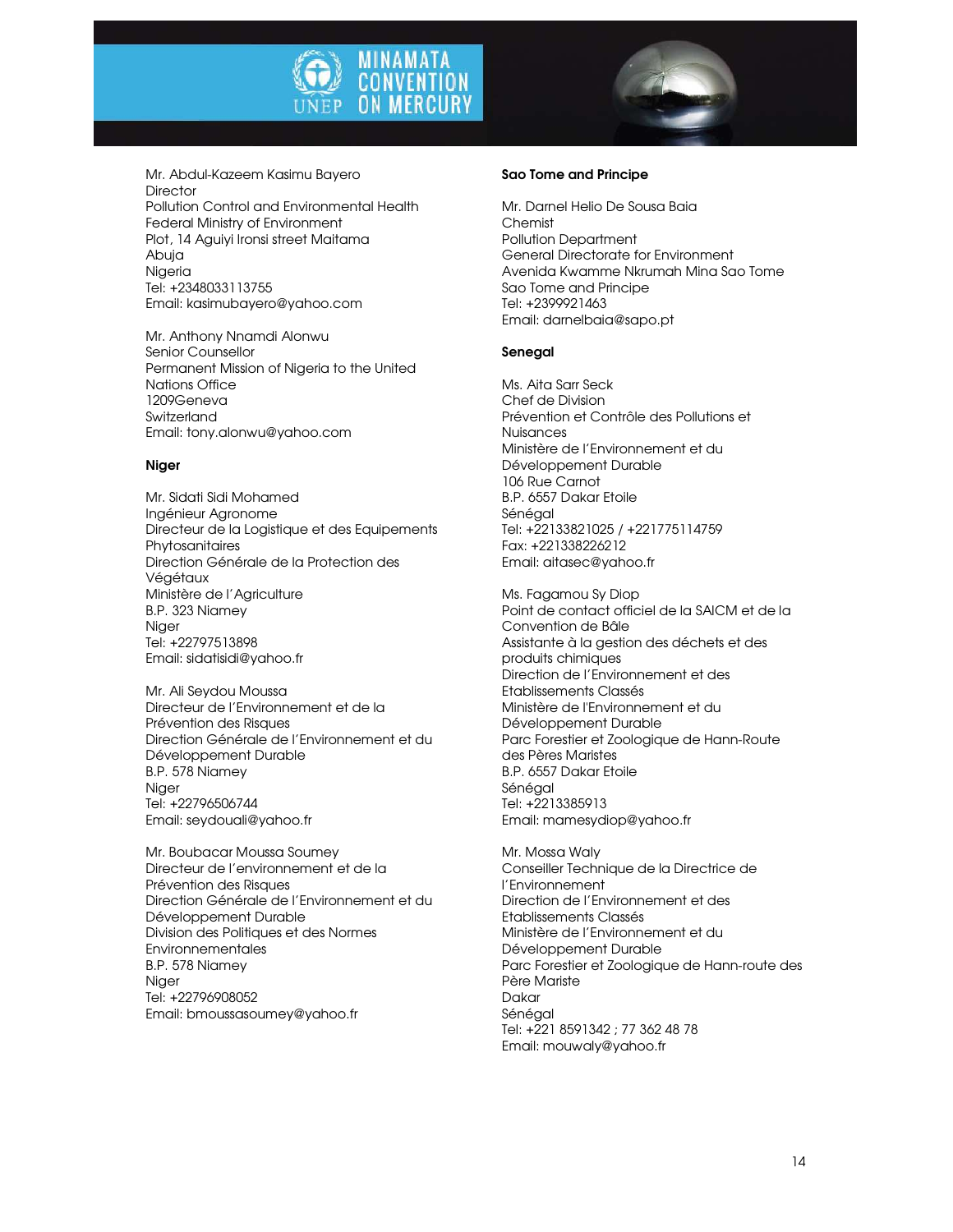

#### Seychelles

Ms. Michelle Azemia Assistant Quality Standard Officer Environment Department Ministry of Environment, Energy and Climate Chanae Botanical Gardens P.O. Box 445 S<sub>F7</sub> Victoria Seychelles Tel:+2482722020/+2484670476 Email: m.azemia@env.gov.sc

Mr. Flavien Philomel Joubert Director General Environment Department Ministry of Environment, Energy and Climate Change Botanical Gardens P.O. Box 445 SEZ Victoria **Sevchelles** Tel:+2482722890/+2484670566 Email: f.joubert@env.gov.sc

#### South Africa

Ms. Noluzuko Gwayi Senior Policy Advisor (Director) International Chemical and Waste Cooperation Department of Environmental Affairs Environment House, 437 Steve Biko Road, Arcadia 0083 Pretoria South Africa Tel: +27123009854 Email: ngwayi@environment.go.za

Ms. Nthabiseng Malefane Director, Environment, Science and Technology Department of International Relations and Cooperation OR Tambo building, 460 Southpansberg road, Rietondale Pretoria South Africa Tel: +27820615775 Email: malefanen@dirco.gov.za

Ms. Sharon Mogomostsi **Director** Hazardous Waste Management Department of Environmental Affairs Environment House, 437 Steve Biko Road, Arcadia 0083 Pretoria South Africa Tel: +27123009751 Email: smogomotsi@environment.gov.za

Mr. Gary Smith Assistant Director Multilateral International Relations and **Cooperation** Private Bag X152- 0001 Pretoria South Africa Email: smithq@dirco.gov.za

Mr. Nkoane Mabumise Assistant Director Department of Environment Affairs Email: nmadumise@environment.gov.za Tel: +2712 3999801

#### Sudan

Mr. Khidir Gibril Musa Edres Director General Plant Protection Directorate Pesticide Council Registror National Plant Protection Directorate Ministry of Agriculture and Irrigation P.O. Box 14 Khartoum North Sudan Tel: + 249912138939 Email: khidirgme@gmail.com; khidirgme@outlook.com

Mr. Ali Haider Secretary General Higher Council of Environment and Natural Resources Gamaa Street P.O. Box 10488 1111 Khartoum Sudan Tel: +249912238057 Email: Hsafi123@yahoo.com

Mr. Ali Mahmoud National Coordinator Higher Council of Environment and Natural **Resources** Gamaa Street P.O. Box 10488 1111 Khartoum Sudan Tel: +249912297292 Email: alikamal1944@gmail.com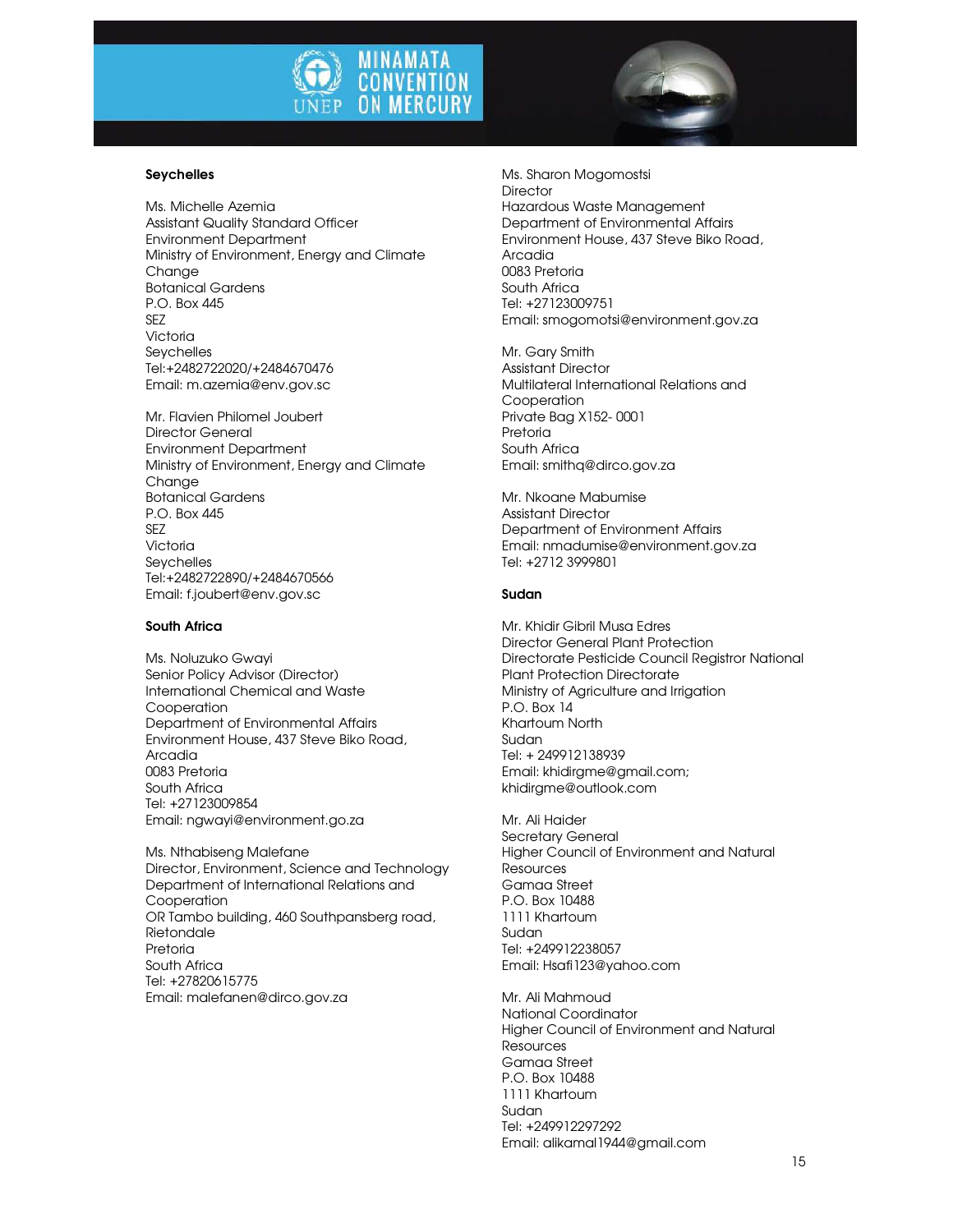



HE Mr. Osama Ahmed Bani Ambassador Deputy Head of Mission Desk Officer of the three Conventions Tel: +254 73 777 3005 Email: osamar33@yahoo.com; embassy@sudanembassy.ke.org

#### Swaziland

Mr. Mduduzi Nicks Dlamini Environmental Engineer Environmental Assessment and Compliance Swaziland Environment Authority Karl Grant Street Former MTN Office Park P.O. Box 2602 100 Mbabane Swaziland Tel: +26824046960 Email: mdudlamini@sea.org.sz; mdunicks@gmail.com

Mr. Vusumuzi Fortune Simelane Head EIA Director of Environmental Assessment and **Compliance** Swaziland Environment Authority Karl Grant Street P.O. Box 2602 100 Mbabane Swaziland Tel: +26824026960 Email: vfsimelane@sea.org.sz

#### Tanzania

Ms. Rogathe Kisanga Principal Chemist Division of Environment Vice-President's Office 6 Albert Luthuli Street P.O. Box 5380 11406 Dar Es Salaam Tanzania Tel:+2552113857/2118416 Email: rogathe2002@yahoo.com

Ms. Magdalena John Mtenga Assistant Director Division of Environment Vice-President's Office 6 Albert Luthuli Street P.O. Box 5380 11406 Dar Es Salaam Tanzania Tel: +2552113857/2118416 Email: magejohn@yahoo.com Ms. Kamilembe Mutasa UNEP Focal Point Tanzania High Commission to Kenya Tanzania Permanent Mission to UNEP P.O. Box 47790 Nairobi Kenya Tel:+254720439474 Email: Nairobi@foreign.go.tz

Mr. Peter K Nyang'ombe Industrial Engineer Division of Environment Vice President's Office 6 Albert Luthuli Street P.O. Box 5380 Dar Es Salaam Tanzania Tel: +2552113857/2118416 Email: premaster2001@yahoo.ca

#### Togo

Mr. Minto Djatoite Autorité Nationale Désignée de la Convention de Rotterdam pour les Pesticides B.P. 1347 Lomé Togo Email: djaminto07@gmail.com

Mr. Kwami Gnalédomé Amehe Chargé d'Etudes Direction des Affaires Juridiques et du **Contentieux** Ministère des Affaires Etrangères et de la Coopération B.P. 900 Lomé Togo Email: amehe\_papa@yahoo.fr

Mr. N'Ladon Nadjo Coordinateur du Projet POPs ADN Convention de Rotterdam Ministère de l'Environnement et des Ressources Forestières B.P. 4825 Lomé Togo Tel: +22890278745 Email: nnadjonab@yahoo.fr / nadjonladon@hotmail.fr

Mr. Toi Pagnibam Meba Juriste Environnementaliste Point focal de la Convention de Minamata ADN Convention de Rotterdam Ministère de l'Environnement et des Ressources Forestières 247, Rue des Nimes B.P. 4825 Lomé Togo Tel: +22890123391 Email: joaljesus@gmail.com;joaljesus1@yahoo.fr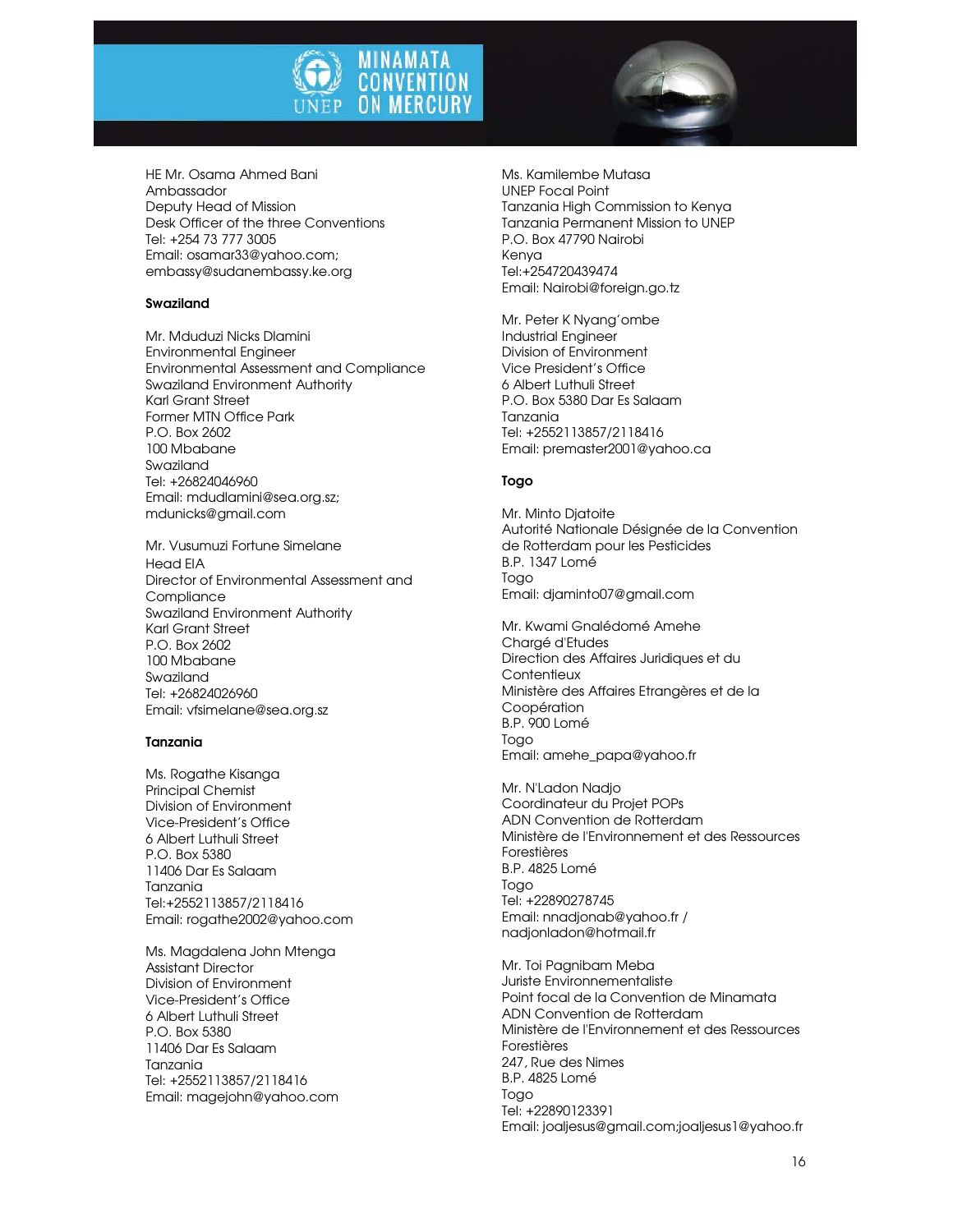



Mr. Koffi Volley Point Focal de la Convention de Bâle Direction de l'Environnement Ministère de l'Environnement et des Ressources Forestières 01 B.P. 4825 Lomé Togo Tel: +22890324088 Email: koffivolley@yahoo.fr / koffivolley@gmail.com

#### Tunisia

Ms. Dhekra Gharbi ep.Mezlini Chef de Service Direction de l'Environnement Industriel/ Direction Générale de l'Environnement et de la Qualité de Vie Ministère de l'Environnement et du Développement Durable Boulevard de la Terre Centre Urbain Nord 1080 Tunis Tunisie Tel: +21670728644 Email: dgeqv@mineat.gov.tn; dhekra.gharbi@mineat.gov.tn

Mr. Abderrazak Marzouki Sous-Directeur de la Prévention des risques Direction de l'Environnement Industriel/ Direction Générale de l'Environnement et de la Qualité de Vie Ministère de l'Environnement et du Développement Durable Boulevard de la Terre Centre Urbain Nord 1080 Tunis Tunisie Tel: +21670728644 Email: dgeqv@mineat.gov.tn / marzoukiabderrazak@yahoo.fr

Mr. Youssef Zidi Directeur Adjoint Direction de l'Environnement Industriel/ Direction Générale de l'Environnement et de la Qualité de Vie Ministère de l'Environnement et du Développement Durable Boulevard de la Terre Centre Urbain Nord 1080 Tunis Tunisie Tel: +21670728644 Email: dgeqv@mineat.gov.tn; youssef.zidi@mineat.gov.tn; josephzidi@yahoo.fr

#### Uganda

Ms. Christine Kasedde Environment Impact Assessment Officer/Stockholm Desk Officer National Environment Management Authority NEMA House, Plot 17/19/21, Jinja Road P.O. Box 22255 Kampala Uganda Tel: +256414251064/5/8 Email: ckasedde@nemaug.org; acsnekasedde@gmail.com

Ms. Enid Turyahikayo Environmental Audit and Monitoring Officer National Environment Management Authority NEMA House, Plot 17/19/21, Jinja Road P.O. Box 22255 Kampala Uganda Tel: +256414251064/5/8 Email: enidt@nemaug.org

Mr. Alex Winyi Kiiza Environment Impact Assessment Officer/Mercury Desk Officer National Environment Management Authority NEMA House, Plot 17/19/21, Jinja Road P.O. Box 22255 Kampala Uganda Tel: +256414251064/5/8 Email: awinyi@nemaug.org

#### Zambia

Mr. Christopher Kanema Senior Inspector Inspectorate Zambia Environmental Management Agency Corner Church and Suez Roads P.O. Box 35131 Lusaka Zambia Tel: +260 211254130 Email: ckanema@zema.org.zm; cmkanema@gmail.com

Mr. David Kapindula Principal Inspector Inspectorate Zambia Environmental Management Agency Corner Church and Suez Roads P.O. Box 35131 Lusaka Zambia Tel: +260211254023 Email: dkapindula@zema.org.zm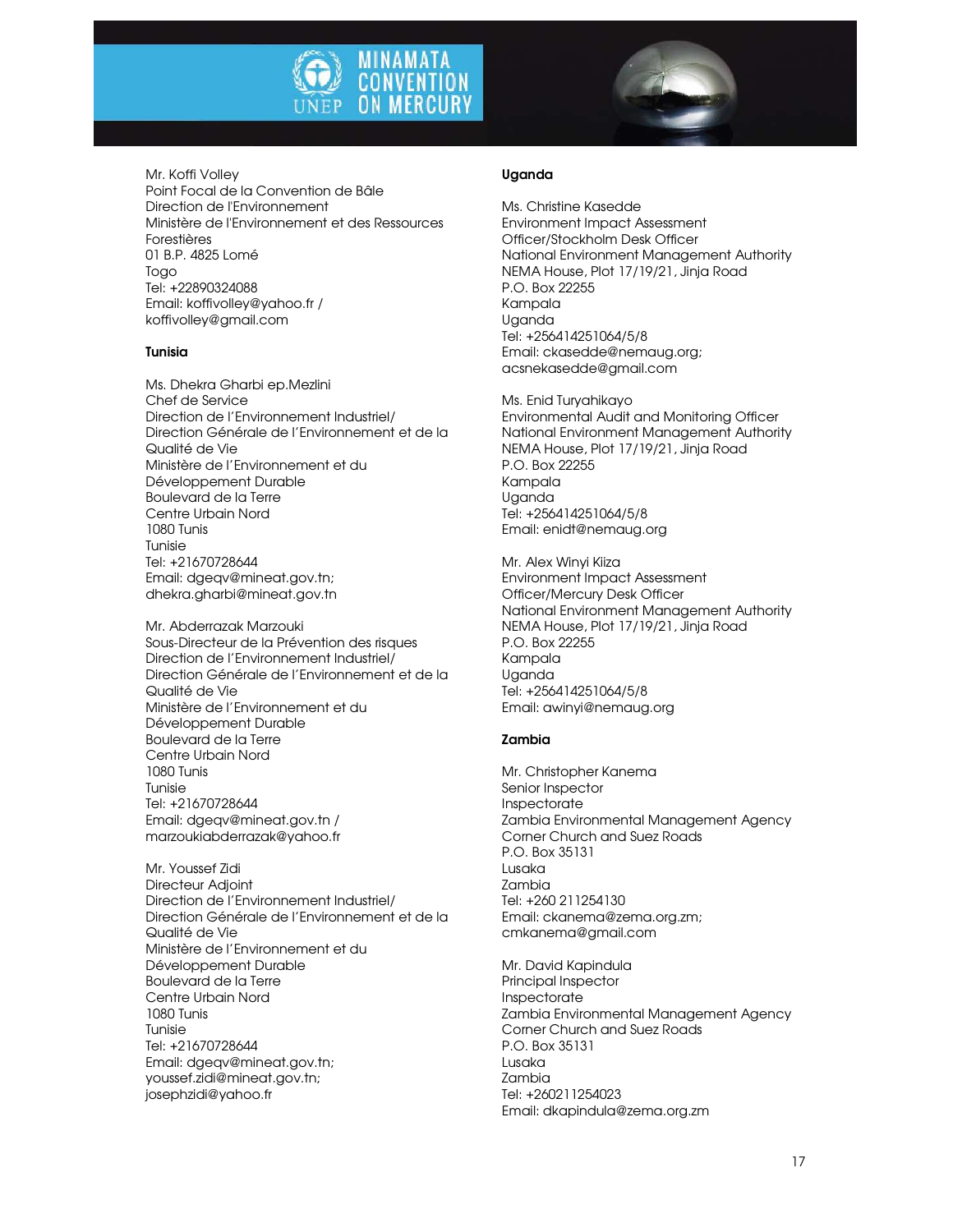



Ms. Moono Irene Munkombwe-Kanjelesa Senior Inspector Inspectorate Zambia Environmental Management Agency Corner Church and Suez Roads P.O. Box 35131 Lusaka Zambia Tel: +260211254130 Email: mkanjelesa@zema.org.zm

#### Zimbabwe

Mr. Gumisai Gideon Gapare Deputy Director Multilateral Affairs Political Ministry of Foreign Affairs Munhumutapa Building Samora Machel P.O Box 4240 Harare Zimbabwe Tel: +2634250744 Email: giddiegap@gmail.com

# INTERGOVERNMENTAL ORGANIZATIONS

#### Economic Community Of West African States

Mr.Yao Bernard Koffi Principal Program Officer Environment ECOWAS Commission Direction de l'Environnement 101, Yakubu Gowon Crescent, Asokoro District P.M.B. 401 Abuja Nigeria Email:bernard\_koffi@hotmail.com

#### Food and Agricultural Organization

Mr. Shoki Al-Dobai Regional Crop Protection Officer Food and Agricultural Organization (FAO) FAO Regional Office for the Near East and North Africa (RNE) 11511 Cairo Egypt Tel: +201006697825 Email: shoki.aldobai@fao.org

#### Global Environment Facility (GEF)

Mr. Ibrahima Sow Chemicals Cluster Coordinator GEF Program Unit 1818 H Street NW 20433 Washington D.C. USA Tel: +12024732716 Email: isow@thegef.org

#### UNEP

Mr. Tim Kasten Deputy Director Division of Technology, Industry and Economics (DTIE) United Nations Environment Programme (UNEP) 15, Rue de Milan 75441 Paris Cedex 09 France Email: tim.kasten@unep.org

Ms. Mehdia Siari Consultant Chemicals Branch Division of Technology, Industry and Economics (DTIE) United Nations Environment Programme (UNEP) 11-13 chemin des Anémones CH- 1219 Châtelaine, Geneva **Switzerland** Tel.: +41229178722 Email: mehdia.siari@unep.org

#### UNEP / Regional Office for Africa (ROA)

Mr. Abdouraman Bary Prof. -Programme Officer Chemicals and Waste MEAs Regional **Coordinator** Regional Office for Africa (ROA) United Nations Environment Programme (UNEP) NOF, Block-2, South Wing, Ground Floor United Nations Avenue P.O. Box 30552 00100 Nairobi Kenya Tel.: +254207623494 Fax: +254207624300

#### United Nations Institute for Training and Research (UNITAR)

Mr. John A. Haines Associated Fellow Chemicals and Waste Management Programme UNITAR 11-13 Chemin Des Anémones, Châtelaine 1219 Geneva **Switzerland** Tel: +33450200089 Email: johnahaines@fastmail.fm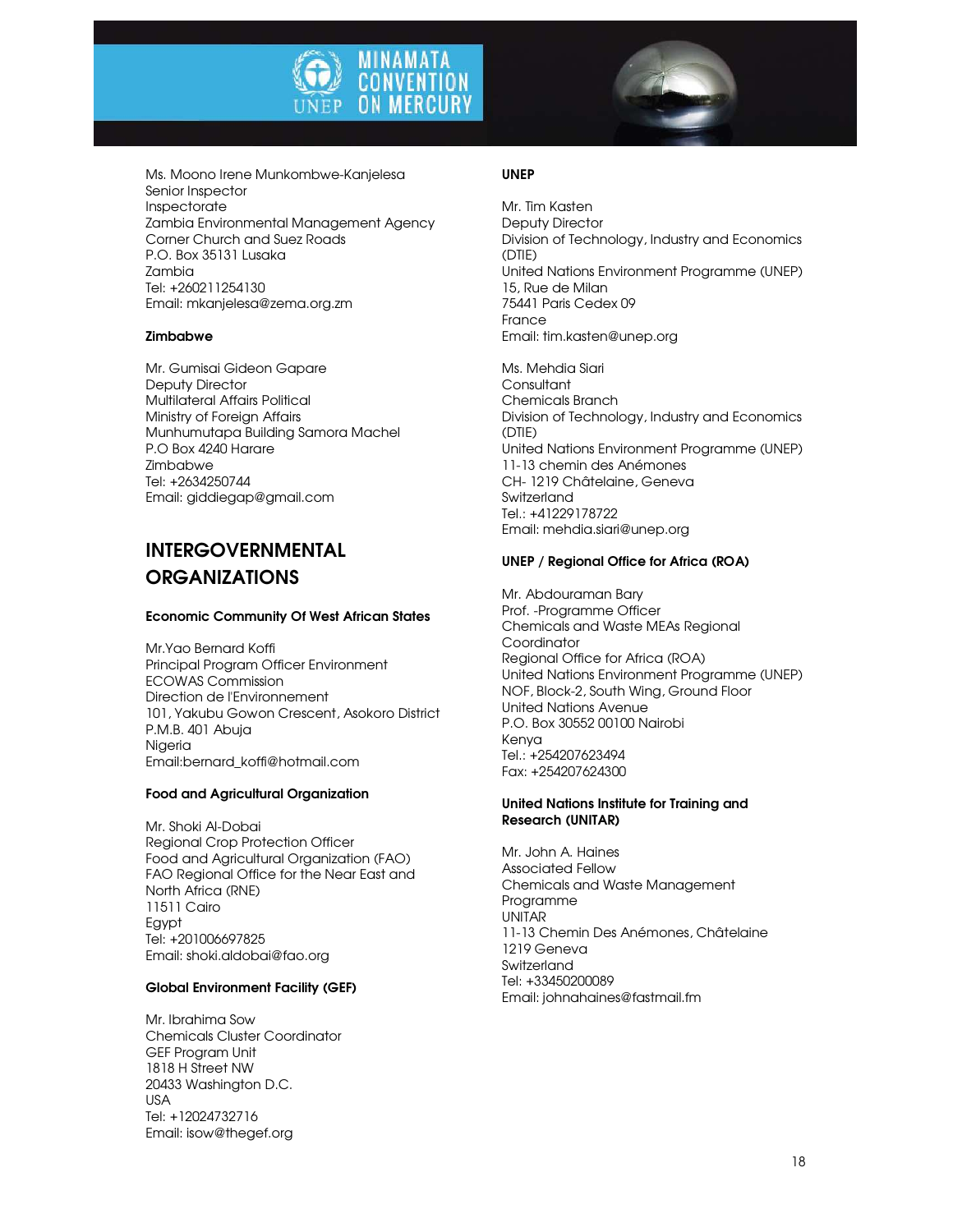



#### World Bank

Mr. Sanjay Srivastava Lead Environment Specialist World Bank Environment and Natural Resource Management 1818 H Street NW 20433 Washington D.C. USA Tel: +12024687324 Email: ssrivastava1@worldbank.org / pcaballero@worldbank.org

#### World Health Organization (WHO)

Mr. Emmanuel Temu Consultant Vector Control Unit, Global Malaria Programme **WHO** 20 Avenue Appia CH 1211 Geneva 27 Switzerland Tel: +41227913551 Email: temue@who.int

Mr. Hiroshi Ogawa Dental Officer Oral Health Programme NMH/PND/HPR WHO 20 Avenue Appia CH 1211 Geneva 27 Switzerland Tel: +41227911014 Email: ogawah@who.int

Ms. Hawa Senkoro Technical Officer WHO Regional Office for Africa Public Health and Environment 820 Libreville Gabon Email: snkoroh@who.int; senkoroh@who.int

## NON GOVERNMENTAL **ORGANIZATIONS**

#### Centre for Environment Justice and Development (CEJAD)/IPEN

Mr. Griffins Ochieng Projects Coordinator **Chemicals** P.O. Box 24464 100 Nairobi Kenya Tel: +25420359598 Email: ogriffins@yahoo.com

#### Groundwork, Friends of the Earth South Africa

Mr. Rico Euripidou Research and Environmental Health Manager Research and Environmental Health P.O. Box 2375 3201 Pietermaritzburg South Africa Tel: +27835193008 Email: rico@groundwork.org.za

#### Jeunes Volontaires pour l'Environnement

Mr. Dominique Bally Kpokro Programme Director Jeunes Volontaires pour l'Environnement Chemistry, Biodiversity and Health Department Porte B1, Immeuble Bethel, face au Premier Bataillon d'Infanterie d'Akouedo, Boulevard Miterrand 01 B.P. 1660 Abidjan Côte d'Ivoire Email: ballynicus@hotmail.com

#### Zero Mercury Working Group / Pesticide Action **Network**

Mr. Hemsing Hurrynag Chairman Environment and Sustainable Development 140 Jackson Road 74323 Vacoas Mauritius Tel: +23057116000 Email: dionet@intnet.mu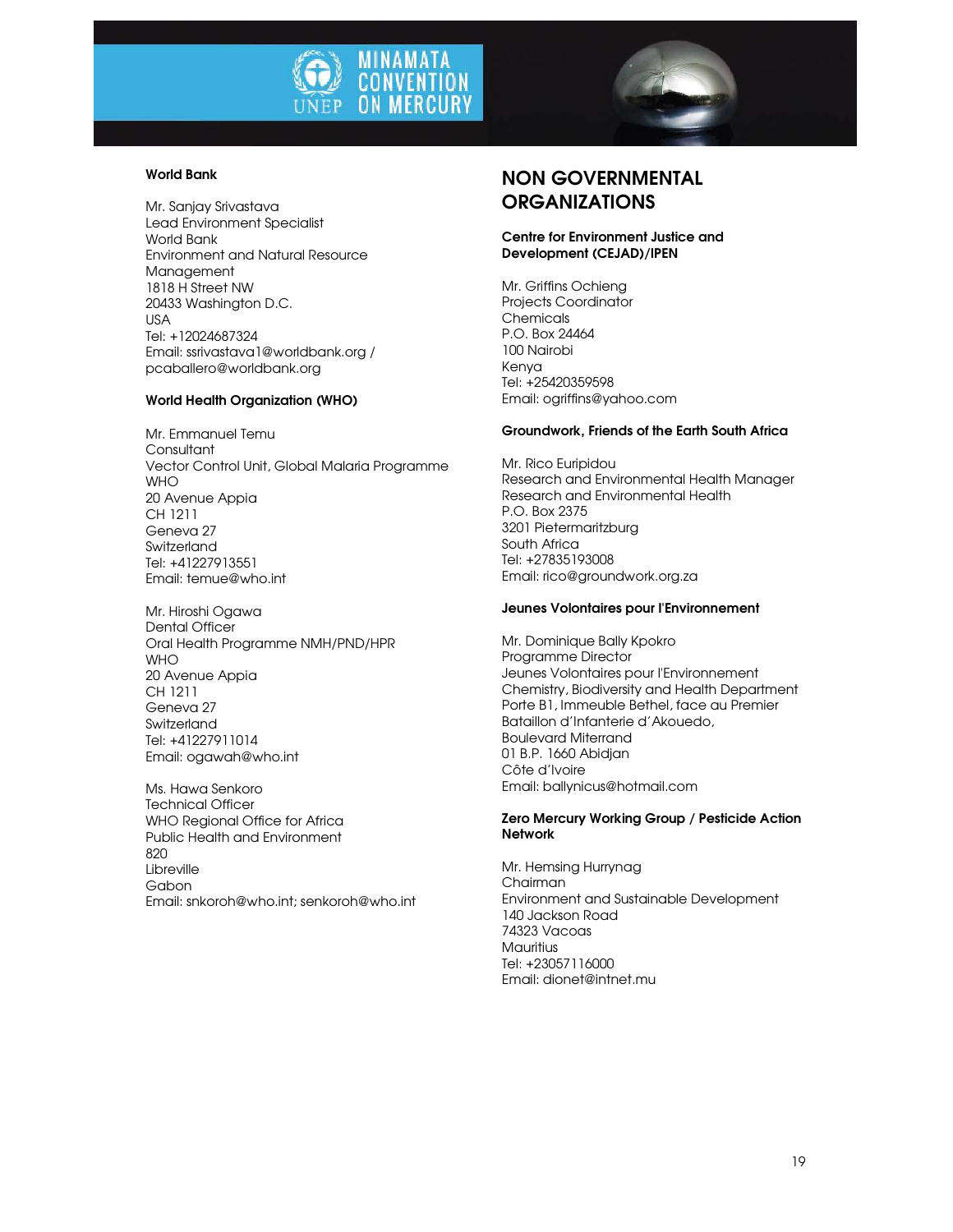



## REGIONAL CENTERS

#### Basel Convention Coordinating Centre for the African Region, Nigeria (BCCC Nigeria)

Mr. Oladele Osibanjo Executive Director Basel Convention Coordinating Centre for the African Region (BCCC-Nigeria) Federal Ministry of Environment - University of Ibadan Linkage Centre For Cleaner Production Technology & Hazardous Waste Management 1 Ijoma Road University Of Ibadan **Nigeria** Tel : +2348033013378 / +234805 1098483 Fax: +23428103168 / +23428102198 E mail: oosibanjo@basel.org.ng / oosibanjo@yahoo.com

Basel Convention Regional Centre for Frenchspeaking countries in Africa, Senegal (BCRC Senegal) /Stockholm Convention Regional Centre for Capacity-building and the Transfer of Technology, Senegal (SCRC Senegal)

Mr. Michel Seck **Director** BCRC/SCRC Senegal 99, Sacré Coeur Pyrotechnie Dakar Senegal Tel:+22133864618/12 Email: michelseck@gmail.com

Basel Convention Regional Centre for English-Speaking African countries, South Africa (BCRC South Africa)/ Stockholm Convention Regional Centre for Capacity-building and the Transfer of Technology, South Africa (SCRC South Africa)

Mr. Taelo Letsela Africa Institute Private Bag X 447 0001 Pretoria South Africa Tel: +27123999861 Email: TLetsela@environment.gov.za; NMasha@environment.gov.za

# OTHER OBSERVERS

#### **Switzerland**

Ms. Gabi Eigenmann Senior Policy Advisor International Affairs Division Federal Office for the Environment FOEN 3003 Bern Switzerland Email: gabi.eigenmann@bafu.admin.ch

Mr. Mirko Giulietti Conseiller d'Ambassade Embassy of Switzerland for Kenya General Mathenge Drive 89, spring valley, westlands P.o. Box 2600-00621 Tel.: +254202673282 E-mail: mirko.giuliettida.admin.ch

# SECRETARIAT OF THE BASEL, ROTTERDAM AND STOCKHOLM **CONVENTIONS**

Mr. Rolph Payet Executive Secretary of the Basel, Rotterdam and Stockholm Conventions 11–13 chemin des Anémones CH-1219 Geneva Switzerland Tel: +41 22 917 87 40 Email: rolph.payet@brsmeas.org

Ms. Marylène Beau Programme Officer Basel, Rotterdam and Stockholm Conventions Secretariat 11–13 chemin des Anémones CH-1219 Geneva Switzerland Tel: +41 22 917 83 87 Email: marylene.beau@brsmeas.org

Mr. Alexander Mangwiro Programme Officer Basel, Rotterdam and Stockholm Conventions Secretariat 11–13 chemin des Anémones CH-1219 Geneva **Switzerland** Tel: +41 22 917 84 58 Email: alexander.mangwiro@brsmeas.org